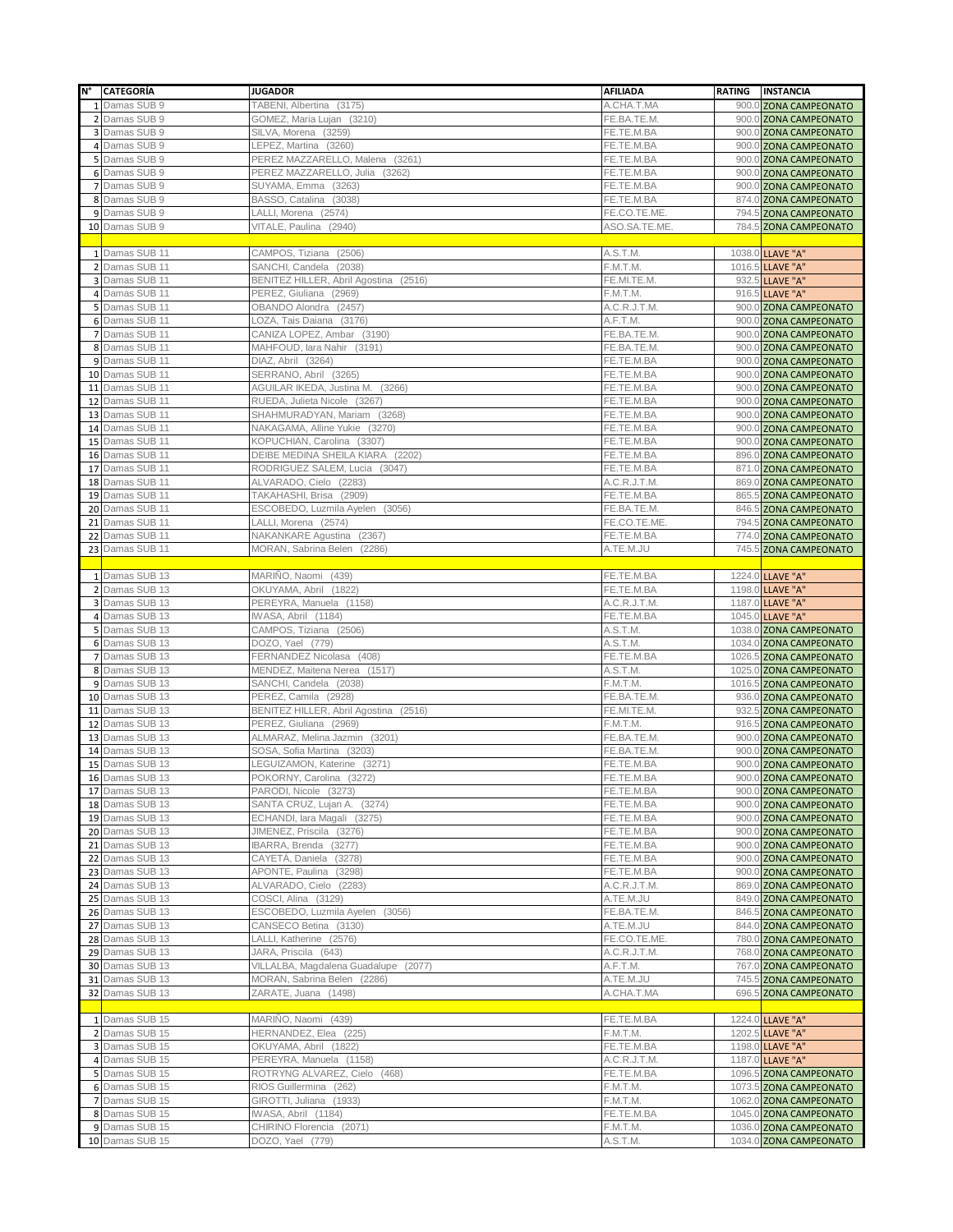| 11 Damas SUB 15                      | MENDEZ, Maitena Nerea (1517)                                  | A.S.T.M.                   | 1025.0 ZONA CAMPEONATO                           |
|--------------------------------------|---------------------------------------------------------------|----------------------------|--------------------------------------------------|
| 12 Damas SUB 15                      | OSTERGAARD FRANK, Lucia Gualdalupe (2563)                     | A.CHA.T.MA                 | 945.0 ZONA CAMPEONATO                            |
| 13 Damas SUB 15                      | PEREZ, Camila (2928)                                          | FE.BA.TE.M.                | 936.0 ZONA CAMPEONATO                            |
| 14 Damas SUB 15<br>15 Damas SUB 15   | CONVERTINI, Juliana (3041)<br>POKORNY, Solange (2922)         | FE.TE.M.BA<br>FE.TE.M.BA   | 902.0 ZONA CAMPEONATO<br>901.0 ZONA CAMPEONATO   |
| 16 Damas SUB 15                      | LEGUIZAMON, Candela (3279)                                    | FE.TE.M.BA                 | 900.0 ZONA CAMPEONATO                            |
| 17 Damas SUB 15                      | PARODI, Cynthia (3280)                                        | FE.TE.M.BA                 | 900.0 ZONA CAMPEONATO                            |
| 18 Damas SUB 15                      | BUCHBINDER, Sharon (3302)                                     | FE.TE.M.BA                 | 900.0 ZONA CAMPEONATO                            |
| 19 Damas SUB 15                      | ESSES, lara (2886)                                            | FE.TE.M.BA                 | 879.0 ZONA CAMPEONATO                            |
| 20 Damas SUB 15                      | LALLI, Julieta (2586)                                         | FE.CO.TE.ME.               | 865.5 ZONA CAMPEONATO                            |
| 21 Damas SUB 15                      | BOCCIONI, Fiorella (2551)                                     | A.CHA.T.MA                 | 861.5 ZONA CAMPEONATO                            |
| 22 Damas SUB 15<br>23 Damas SUB 15   | ITURRA Josefina (2216)<br>IWASA, Pilar (1186)                 | A.C.R.J.T.M.<br>FE.TE.M.BA | 799.0 ZONA CAMPEONATO<br>743.0 ZONA CAMPEONATO   |
|                                      |                                                               |                            |                                                  |
| 1 Damas SUB 18                       | KAIZOJI, Camila (1121)                                        | A.CHA.T.MA                 | 1593.0 LLAVE "A"                                 |
| 2 Damas SUB 18                       | RAJMIL, Muriel (162)                                          | A.SA.TE.ME.                | 1406.0 LLAVE "A"                                 |
| 3 Damas SUB 18                       | BATISTA, Valentina (210)                                      | F.M.T.M.                   | 1326.0 LLAVE "A"                                 |
| 4 Damas SUB 18                       | FRAGAPANE, Isabella Agustina (813)                            | FE.BA.TE.M.                | 1322.5 LLAVE "A"                                 |
| 5 Damas SUB 18                       | SARACHO, Felicitas (783)                                      | A.S.T.M.                   | 1310.0 ZONA CAMPEONATO                           |
| 6 Damas SUB 18<br>7 Damas SUB 18     | ZAPATERO HEIT, Daniela (562)<br>MENDEZ, Iara Antonella (1515) | A.TE.M.JU<br>A.S.T.M.      | 1286.0 ZONA CAMPEONATO<br>1218.0 ZONA CAMPEONATO |
| 8 Damas SUB 18                       | GONZALEZ, Aldana (638)                                        | A.C.R.J.T.M.               | 1208.5 ZONA CAMPEONATO                           |
| 9 Damas SUB 18                       | HERNANDEZ, Elea (225)                                         | F.M.T.M.                   | 1202.5 ZONA CAMPEONATO                           |
| 10 Damas SUB 18                      | SAEZ, Carla (511)                                             | A.CHA.T.MA                 | 1118.5 ZONA CAMPEONATO                           |
| 11 Damas SUB 18                      | ROTRYNG ALVAREZ, Cielo (468)                                  | FE.TE.M.BA                 | 1096.5 ZONA CAMPEONATO                           |
| 12 Damas SUB 18                      | UNTERKIRCHER, Gloria Maria (2719)                             | FE.TE.M.BA                 | 1066.0 ZONA CAMPEONATO                           |
| 13 Damas SUB 18                      | CHIRINO Florencia (2071)                                      | F.M.T.M.                   | 1036.0 ZONA CAMPEONATO                           |
| 14 Damas SUB 18<br>15 Damas SUB 18   | ALVAREZ, Martina (538)<br>ROMERO, Paula (2072)                | A.TE.M.JU<br>F.M.T.M.      | 1015.5 ZONA CAMPEONATO<br>969.0 ZONA CAMPEONATO  |
| 16 Damas SUB 18                      | CERDA Florencia (2245)                                        | A.C.R.J.T.M.               | 921.0 ZONA CAMPEONATO                            |
| 17 Damas SUB 18                      | CALVO, Julieta (3213)                                         | A.C.R.J.T.M.               | 900.0 ZONA CAMPEONATO                            |
| 18 Damas SUB 18                      | MANTOVANO, Micaela (3281)                                     | FE.TE.M.BA                 | 900.0 ZONA CAMPEONATO                            |
| 19 Damas SUB 18                      | WU, Luciana (3282)                                            | FE.TE.M.BA                 | 900.0 ZONA CAMPEONATO                            |
| 20 Damas SUB 18                      | ARROYO, Agustina (3283)                                       | FE.TE.M.BA                 | 900.0 ZONA CAMPEONATO                            |
| 21 Damas SUB 18                      | TRUJILLO PALACIO Samantah (2203)                              | FE.TE.M.BA                 | 892.0 ZONA CAMPEONATO                            |
| 22 Damas SUB 18<br>23 Damas SUB 18   | MARTINEZ, Abril (2611)<br>BARRIO Jasiel (629)                 | FE.TE.M.BA<br>A.C.R.J.T.M. | 876.0 ZONA CAMPEONATO<br>862.0 ZONA CAMPEONATO   |
| 24 Damas SUB 18                      | TEJERINA, Selene (2299)                                       | A.TE.M.JU                  | 792.0 ZONA CAMPEONATO                            |
| 25 Damas SUB 18                      | SORIA, Abril (1663)                                           | FE.CO.TE.ME.               | 781.0 ZONA CAMPEONATO                            |
|                                      |                                                               |                            |                                                  |
|                                      |                                                               |                            |                                                  |
| 1 Damas SUB 23                       | ZAPATERO HEIT, Ana (561)                                      | A.TE.M.JU                  | 1527.5 ZONA CAMPEONATO                           |
| 2 Damas SUB 23                       | SARACHO, Felicitas (783)                                      | A.S.T.M.                   | 1310.0 ZONA CAMPEONATO                           |
| 3 Damas SUB 23                       | ZAPATERO HEIT, Daniela (562)                                  | A.TE.M.JU                  | 1286.0 ZONA CAMPEONATO                           |
| 4 Damas SUB 23<br>5 Damas SUB 23     | MENDEZ, Iara Antonella (1515)<br>GONZALEZ, Aldana (638)       | A.S.T.M.<br>A.C.R.J.T.M.   | 1218.0 ZONA CAMPEONATO<br>1208.5 ZONA CAMPEONATO |
| 6 Damas SUB 23                       | CANALES Romina (381)                                          | FE.TE.M.BA                 | 1206.0 ZONA CAMPEONATO                           |
| 7 Damas SUB 23                       | LOVERA ARTEAGA Crismi Paola (2338)                            | FE.TE.M.BA                 | 1068.0 ZONA CAMPEONATO                           |
| 8 Damas SUB 23                       | ROMERO, Candela (2073)                                        | F.M.T.M.                   | 926.5 ZONA CAMPEONATO                            |
| 9 Damas SUB 23                       | MONALI, Sofia (3284)                                          | FE.TE.M.BA                 | 900.0 ZONA CAMPEONATO                            |
| 10 Damas SUB 23<br>11 Damas SUB 23   | ALBIS, Daniela (3285)<br>CHAPUIS, Maria Jacqueline (3286)     | FE.TE.M.BA<br>FE.TE.M.BA   | 900.0 ZONA CAMPEONATO                            |
|                                      |                                                               |                            | 900.0 ZONA CAMPEONATO                            |
| 1 Damas MAXI 35                      | DOINO, Jorgelina (133)                                        | A.SA.TE.ME.                | 1222.0 ZONA CAMPEONATO                           |
| 2 Damas MAXI 35                      | HARIMA, Marcela (1525)                                        | A.CHA.T.MA                 | 1146.5 ZONA CAMPEONATO                           |
| 3 Damas MAXI 35                      | MURO, Myriam Edith (1566)                                     | A.S.T.M.                   | 1144.5 ZONA CAMPEONATO                           |
| 4 Damas MAXI 35                      | HAMBARDZUMYAN Irina (1667)                                    | FE.TE.M.BA                 | 1118.0 ZONA CAMPEONATO                           |
| 5 Damas MAXI 35<br>6 Damas MAXI 35   | ZAPATERO, Carina (559)<br>ROCHA, Sofia (2292)                 | A.TE.M.JU<br>A.TE.M.JU     | 1044.5 ZONA CAMPEONATO                           |
| 7 Damas MAXI 35                      | GOMEZ, Maria (2558)                                           | FE.TE.M.BA                 | 967.5 ZONA CAMPEONATO<br>949.5 ZONA CAMPEONATO   |
| 8 Damas MAXI 35                      | PIUMA, Vanessa C. (2902)                                      | FE.TE.M.BA                 | 929.0 ZONA CAMPEONATO                            |
| 9 Damas MAXI 35                      | SAAVEDRA Soledad (263)                                        | F.M.T.M.                   | 908.5 ZONA CAMPEONATO                            |
| 10 Damas MAXI 35                     | SUZUKI, Maria Catalina (3037)                                 | A.CHA.T.MA                 | 908.0 ZONA CAMPEONATO                            |
| 11 Damas MAXI 35                     | SANCHEZ, Patricia (2585)                                      | FE.CO.TE.ME.               | 905.5 ZONA CAMPEONATO                            |
| 12 Damas MAXI 35                     | BENSADON Elena (2581)                                         | F.M.T.M.                   | 900.0 ZONA CAMPEONATO                            |
| 13 Damas MAXI 35<br>14 Damas MAXI 35 | AVILA, Maria Luz (3290)<br>BELLANDE, Monserrat (3291)         | FE.TE.M.BA<br>FE.TE.M.BA   | 900.0 ZONA CAMPEONATO<br>900.0 ZONA CAMPEONATO   |
| 15 Damas MAXI 35                     | BUONO, Carla Cecilia (3292)                                   | FE.TE.M.BA                 | 900.0 ZONA CAMPEONATO                            |
| 16 Damas MAXI 35                     | RASDOLSKY, Rosa K. (3299)                                     | FE.TE.M.BA                 | 900.0 ZONA CAMPEONATO                            |
| 17 Damas MAXI 35                     | MENDEZ BERNARDO, Vanessa (3066)                               | FE.TE.M.BA                 | 885.5 ZONA CAMPEONATO                            |
| 18 Damas MAXI 35                     | HORMECHE, Adriana (2716)                                      | FE.TE.M.BA                 | 882.5 ZONA CAMPEONATO                            |
| 19 Damas MAXI 35                     | ZAPATERO, Estela Maris (1489)                                 | A.TE.M.JU                  | 865.5 ZONA CAMPEONATO                            |
| 1 Damas MAXI 50                      | VITULLO, Anabel miriam (491)                                  | FE.TE.M.BA                 | 1279.0 ZONA CAMPEONATO                           |
| 2 Damas MAXI 50                      | MURO, Myriam Edith (1566)                                     | A.S.T.M.                   | 1144.5 ZONA CAMPEONATO                           |
| 3 Damas MAXI 50                      | AKIZAWA, Clelia F (2368)                                      | FE.TE.M.BA                 | 1140.0 ZONA CAMPEONATO                           |
| 4 Damas MAXI 50                      | WEBER Evelina (495)                                           | FE.TE.M.BA                 | 1139.0 ZONA CAMPEONATO                           |
| 5 Damas MAXI 50                      | GONZALEZ, Maria angelica (344)                                | San Juan                   | 1027.0 ZONA CAMPEONATO                           |
| 6 Damas MAXI 50<br>7 Damas MAXI 50   | ROCHA, Sofia (2292)<br>ONO, Rumy (2899)                       | A.TE.M.JU<br>FE.TE.M.BA    | 967.5 ZONA CAMPEONATO<br>934.0 ZONA CAMPEONATO   |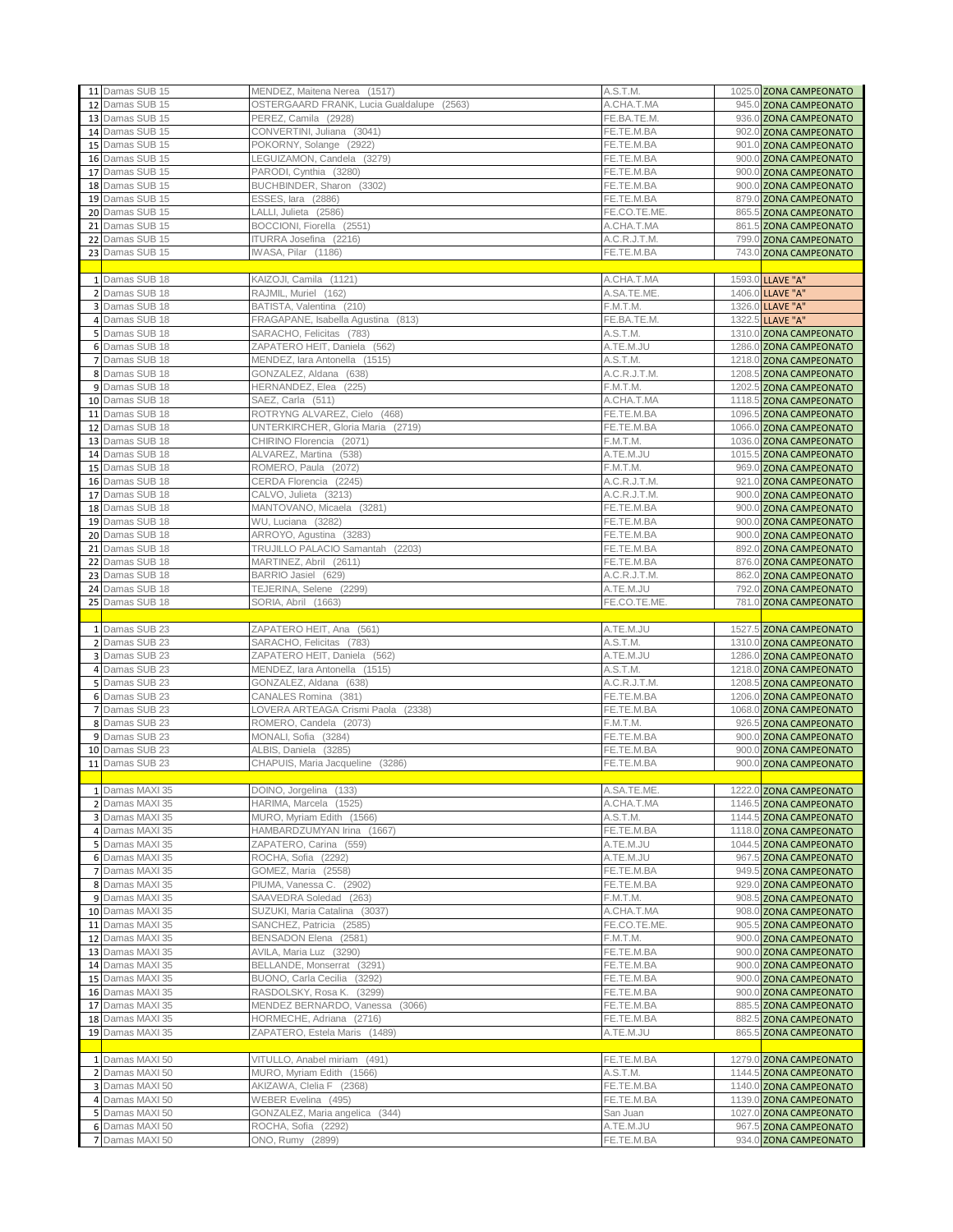|    | 8 Damas MAXI 50                                    | SHIIBA, Oyama Chiduru (2006)         | A.CHA.T.MA        | 932.5 ZONA CAMPEONATO  |
|----|----------------------------------------------------|--------------------------------------|-------------------|------------------------|
|    | 9 Damas MAXI 50                                    | SANCHEZ, Patricia (2585)             | FE.CO.TE.ME       | 905.5 ZONA CAMPEONATO  |
|    | 10 Damas MAXI 50                                   | CHINEN MIYASHIRO, Miriam (3293)      | FE.TE.M.BA        | 900.0 ZONA CAMPEONATO  |
|    | 11 Damas MAXI 50                                   | IGLESIAS, Elizabeth (2559)           | FE.TE.M.BA        | 896.0 ZONA CAMPEONATO  |
|    | 12 Damas MAXI 50                                   | BIANCHI Silvia (2422)                | A.TE.M.JU         | 881.5 ZONA CAMPEONATO  |
|    | 13 Damas MAXI 50                                   | MENELIK, Myrtha (2783)               | A.C.R.J.T.M       | 880.0 ZONA CAMPEONATO  |
|    |                                                    |                                      |                   |                        |
|    | 14 Damas MAXI 50                                   | ZAPATERO, Estela Maris (1489)        | A.TE.M.JU         | 865.5 ZONA CAMPEONATO  |
|    | 15 Damas MAXI 50                                   | YAMAGUCHI Patricia (1677)            | FE.TE.M.BA        | 859.5 ZONA CAMPEONATO  |
|    | 16 Damas MAXI 50                                   | GHIGO Claudia (303)                  | FE.CO.TE.ME       | 854.0 ZONA CAMPEONATO  |
|    |                                                    |                                      |                   |                        |
|    | 1 Damas MAXI 60                                    | WEBER Evelina (495)                  | FE.TE.M.BA        | 1139.0 ZONA CAMPEONATO |
|    | 2 Damas MAXI 60                                    | LASCANO, Elisa (1957)                | FE.CO.TE.ME.      | 1073.5 ZONA CAMPEONATO |
|    | 3 Damas MAXI 60                                    | GONZALEZ, Maria angelica (344)       | San Juan          | 1027.0 ZONA CAMPEONATO |
|    | 4 Damas MAXI 60                                    | DUSSET, Flavia Argentina (1540)      | F.C.T.M.          | 1012.0 ZONA CAMPEONATO |
|    | 5 Damas MAXI 60                                    | BORONAT Silvia (1157)                | FE.TE.M.BA        | 1010.0 ZONA CAMPEONATO |
|    | 6 Damas MAXI 60                                    | ALVAREZ, Alicia (278)                | FE.CO.TE.ME.      | 922.0 ZONA CAMPEONATO  |
|    | 7 Damas MAXI 60                                    | ALAGIA, Virginia (3294)              | FE.TE.M.BA        | 900.0 ZONA CAMPEONATO  |
|    | 8 Damas MAXI 60                                    | HELGUERA Carlota (594)               | Tucuman           | 865.5 ZONA CAMPEONATO  |
|    | 9 Damas MAXI 60                                    | GIARDINIERI, Myrian (740)            | F.C.T.M.          | 838.0 ZONA CAMPEONATO  |
|    | 10 Damas MAXI 60                                   | FERRARIS, Ana Maria (109)            | A.CHA.T.MA        | 675.5 ZONA CAMPEONATO  |
|    |                                                    |                                      |                   |                        |
|    | 1 Damas MAXI 70                                    | LASCANO, Elisa (1957)                | FE.CO.TE.ME.      | 1073.5 ZONA CAMPEONATO |
|    | 2 Damas MAXI 70                                    | DUSSET, Flavia Argentina (1540)      | F.C.T.M.          | 1012.0 ZONA CAMPEONATO |
|    | 3 Damas MAXI 70                                    | ALVAREZ, Alicia (278)                | FE.CO.TE.ME       | 922.0 ZONA CAMPEONATO  |
|    | 4 Damas MAXI 70                                    | GIARDINIERI, Myrian (740)            | F.C.T.M.          | 838.0 ZONA CAMPEONATO  |
|    | 5 Damas MAXI 70                                    | FERRARIS, Ana Maria (109)            | A.CHA.T.MA        | 675.5 ZONA CAMPEONATO  |
|    |                                                    |                                      |                   |                        |
|    | 1 Dam.(Todo Competidor)                            | CODINA, Ana Marta (27)               | A.CHA.T.MA        | 1782.0 ZONA TOP        |
|    | 2 Dam.(Todo Competidor)                            | IWASA Agustina Naomi (424)           | FE.TE.M.BA        | 1661.0 ZONA TOP        |
|    | 3 Dam.(Todo Competidor)                            | FUKUHARA Paula (410)                 | FE.TE.M.BA        | 1607.0 ZONA TOP        |
|    | 4 Dam.(Todo Competidor)                            | KAIZOJI, Camila (1121)               | A.CHA.T.MA        | 1593.0 ZONA TOP        |
|    |                                                    | MOLERO, Candela (446)                | F.M.T.M.          |                        |
|    | 5 Dam.(Todo Competidor)<br>6 Dam.(Todo Competidor) |                                      |                   | 1570.0 ZONA TOP        |
|    |                                                    | ZAPATERO HEIT, Ana (561)             | A.TE.M.JU         | 1527.5 ZONA TOP        |
|    | 7 Dam.(Todo Competidor)                            | PEREZ Candela (455)                  | FE.TE.M.BA        | 1474.0 ZONA TOP        |
|    | 8 Dam.(Todo Competidor)                            | RAJMIL, Muriel (162)                 | A.SA.TE.ME.       | 1406.0 ZONA TOP        |
|    | 9 Dam.(Todo Competidor)                            | GONZALEZ Paulina (640)               | A.C.R.J.T.M.      | 1352.0 ZONA TOP        |
| 10 | Dam.(Todo Competidor)                              | BATISTA, Valentina (210)             | F.M.T.M.          | 1326.0 ZONA TOP        |
| 11 | Dam.(Todo Competidor)                              | FRAGAPANE, Isabella Agustina (813)   | FE.BA.TE.M.       | 1322.5 ZONA TOP        |
| 12 | Dam.(Todo Competidor)                              | DOINO, Jorgelina (133)               | A.SA.TE.ME.       | 1222.0 ZONA TOP        |
| 13 | Dam.(Todo Competidor)                              | ZAPATERO, Carina (559)               | A.TE.M.JU         | 1044.5 ZONA TOP        |
| 14 | Dam.(Todo Competidor)                              | KONIG, Karen Veronica (2652)         | FE.MI.TE.M.       | 977.0 ZONA TOP         |
| 15 | Dam.(Todo Competidor)                              | KONIG, Marianella (2661)             | FE.MI.TE.M.       | 957.0 ZONA TOP         |
| 16 | Dam.(Todo Competidor)                              | ROMERO, Candela (2073)               | F.M.T.M.          | 926.5 ZONA TOP         |
| 17 | Dam.(Todo Competidor)                              | VALANCI, Leticia (3287)              | FE.TE.M.BA        | 900.0 ZONA TOP         |
| 18 | Dam.(Todo Competidor)                              | AGUILAR, Cruz Elyana (3288)          | FE.TE.M.BA        | 900.0 ZONA TOP         |
|    | 19 Dam.(Todo Competidor)                           | BAUMLIS, Debora (3289)               | FE.TE.M.BA        | 900.0 ZONA TOP         |
|    |                                                    |                                      |                   |                        |
|    | 1 Caballeros SUB 9                                 | SORIA CASTILLO, Tomas Esteban (1556) | A.S.T.M.          | 1009.5 LLAVE "A"       |
|    | 2 Caballeros SUB 9                                 | ASMU, Agustín (2723)                 | <b>Entre Rios</b> | 964.5 LLAVE "A"        |
| 3  | Caballeros SUB 9                                   | LA VIA, Adriel (2606)                | ASO.SA.TE.ME.     | 956.5 LLAVE "A"        |
|    | 4 Caballeros SUB 9                                 | ZENIQUEL, Matias (2197)              | A.CHA.T.MA        | 952.5 LLAVE "A"        |
|    | 5 Caballeros SUB 9                                 | BIANCHINI, Ignacio (2256)            | FE.BA.TE.M.       | 922.0 ZONA CAMPEONATO  |
|    | 6 Caballeros SUB 9                                 | DOLCET, Luciano (2847)               | FE.TE.M.BA        | 919.5 ZONA CAMPEONATO  |
|    | 7 Caballeros SUB 9                                 | BAZZANA, Máximo (3181)               | F.M.T.M.          | 900.0 ZONA CAMPEONATO  |
|    | 8 Caballeros SUB 9                                 | GALLARDO, Juan Matías (3184)         | F.M.T.M.          | 900.0 ZONA CAMPEONATO  |
|    | 9 Caballeros SUB 9                                 | OROÑO PEREYRA, Natanael Jesus (3209) | FE.BA.TE.M.       | 900.0 ZONA CAMPEONATO  |
|    | 10 Caballeros SUB 9                                | BERARDI, Leon (3223)                 | FE.TE.M.BA        | 900.0 ZONA CAMPEONATO  |
|    | 11 Caballeros SUB 9                                | CELAYA LLAMOSAS, Camilo (3224)       | FE.TE.M.BA        | 900.0 ZONA CAMPEONATO  |
|    | 12 Caballeros SUB 9                                | LUJAN GAZIA, Agustin (3225)          | FE.TE.M.BA        | 900.0 ZONA CAMPEONATO  |
|    | 13 Caballeros SUB 9                                | WU, Marcos (3226)                    | FE.TE.M.BA        | 900.0 ZONA CAMPEONATO  |
|    | 14 Caballeros SUB 9                                | NIZETICH TRIPODI, Lautaro (3227)     | FE.TE.M.BA        | 900.0 ZONA CAMPEONATO  |
|    | 15 Caballeros SUB 9                                | TAKATA, Boris Hiroya (3229)          | FE.TE.M.BA        | 900.0 ZONA CAMPEONATO  |
|    | 16 Caballeros SUB 9                                | Gomez, Benjamin Matias (3035)        | FE.BA.TE.M.       | 893.0 ZONA CAMPEONATO  |
|    | 17 Caballeros SUB 9                                | GALLARDO, Baltazar (2968)            | F.M.T.M.          | 892.0 ZONA CAMPEONATO  |
|    | 18 Caballeros SUB 9                                | NIEVA, Santiago (2298)               | A.TE.M.JU         | 890.0 ZONA CAMPEONATO  |
|    | 19 Caballeros SUB 9                                | CORTES, Benjamin (2879)              | F.M.T.M.          | 889.0 ZONA CAMPEONATO  |
|    | 20 Caballeros SUB 9                                | JARA, Thiago Francisco (2653)        | FE.MI.TE.M.       | 887.0 ZONA CAMPEONATO  |
|    | 21 Caballeros SUB 9                                | LOPEZ DIAZ, Benjamin (2702)          | A.S.T.M.          | 884.5 ZONA CAMPEONATO  |
|    | 22 Caballeros SUB 9                                | ORTEGA, Francisco (3094)             | ASO.SA.TE.ME.     | 883.0 ZONA CAMPEONATO  |
|    |                                                    |                                      |                   |                        |
|    | 23 Caballeros SUB 9                                | SERRA, Ignacio (2271)                | A.C.R.J.T.M.      | 878.5 ZONA CAMPEONATO  |
|    | 24 Caballeros SUB 9                                | ALAMO, Nahuel (2296)                 | A.TE.M.JU         | 861.5 ZONA CAMPEONATO  |
|    | 25 Caballeros SUB 9                                | ESCOBEDO, Erik (3057)                | FE.BA.TE.M.       | 861.0 ZONA CAMPEONATO  |
|    | 26 Caballeros SUB 9                                | APONTE, Bruno (2654)                 | FE.MI.TE.M.       | 857.0 ZONA CAMPEONATO  |
|    | 27 Caballeros SUB 9                                | VIVAS, Maximo (2555)                 | A.CHA.T.MA        | 852.5 ZONA CAMPEONATO  |
|    | 28 Caballeros SUB 9                                | VIDELA, Fabricio (2442)              | F.M.T.M.          | 848.0 ZONA CAMPEONATO  |
|    | 29 Caballeros SUB 9                                | BENTANCOR Matias (2381)              | FE.TE.M.BA        | 834.0 ZONA CAMPEONATO  |
|    | 30 Caballeros SUB 9                                | RATTI, Federico (2566)               | A.F.T.M.          | 775.0 ZONA CAMPEONATO  |
|    |                                                    |                                      |                   |                        |
|    | 31 Caballeros SUB 9                                | IBANEZ, Ignacio (2519)               | F.M.T.M.          | 738.5 ZONA CAMPEONATO  |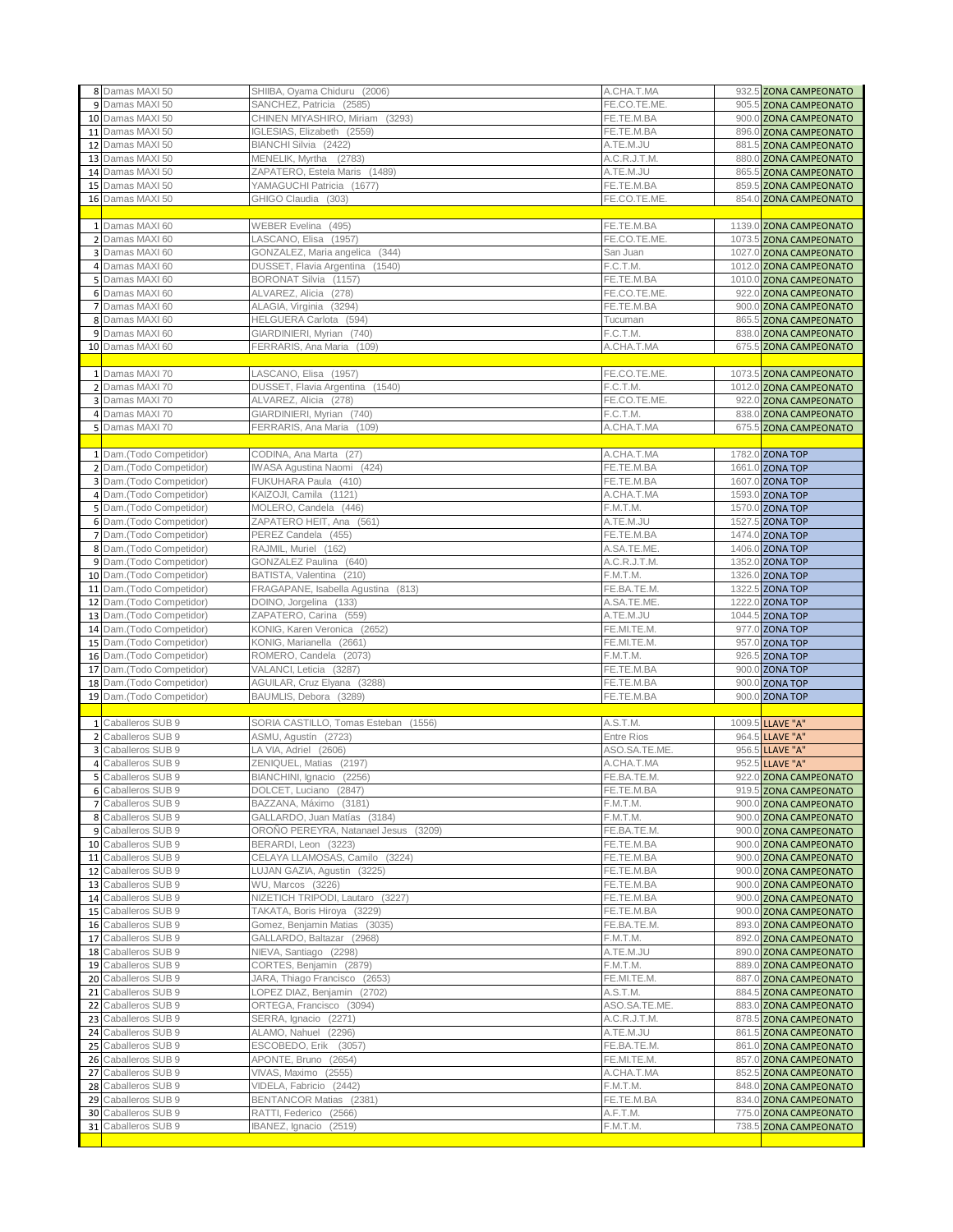|    | 1 Caballeros SUB 11                          | VARELA, Franco (2302)                                     | A.S.T.M.                   | 1051.0 LLAVE "A"                                 |
|----|----------------------------------------------|-----------------------------------------------------------|----------------------------|--------------------------------------------------|
|    | 2 Caballeros SUB 11                          | VIDELA, Ignacio (1716)                                    | F.M.T.M.                   | 1050.5 LLAVE "A"                                 |
|    | 3 Caballeros SUB 11                          | RATTI, Joaquin (2117)                                     | A.F.T.M.                   | 1044.0 LLAVE "A"                                 |
|    | 4 Caballeros SUB 11                          | SERRA, Santiago (1693)                                    | A.C.R.J.T.M.               | 1033.0 LLAVE "A"                                 |
|    | 5 Caballeros SUB 11                          | VIVAS, Matias Leonardo (2193)                             | A.CHA.T.MA                 | 1032.0 LLAVE "A"                                 |
|    | 6 Caballeros SUB 11                          | BASSO, Valentin (2882)                                    | FE.TE.M.BA                 | 1019.5 LLAVE "A"                                 |
|    | 7 Caballeros SUB 11                          | SORIA CASTILLO, Tomas Esteban (1556)                      | A.S.T.M.                   | 1009.5 LLAVE "A"                                 |
|    | 8 Caballeros SUB 11                          | <b>ISURA Joaquin (1944)</b>                               | F.M.T.M.                   | 991.0 LLAVE "A"                                  |
|    | 9 Caballeros SUB 11                          | TABENI, Bautista (2391)                                   | A.CHA.T.MA                 | 969.5 ZONA CAMPEONATO                            |
|    | 10 Caballeros SUB 11                         | ASMU, Agustín (2723)                                      | <b>Entre Rios</b>          | 964.5 ZONA CAMPEONATO                            |
|    | 11 Caballeros SUB 11                         | LA VIA, Adriel (2606)                                     | ASO.SA.TE.ME<br>A.CHA.T.MA | 956.5 ZONA CAMPEONATO                            |
|    | 12 Caballeros SUB 11<br>13 Caballeros SUB 11 | ZENIQUEL, Matias (2197)<br>DOLCET, Mauro (2848)           | FE.TE.M.BA                 | 952.5 ZONA CAMPEONATO                            |
|    | 14 Caballeros SUB 11                         | HADDAD, Jose (2099)                                       | F.M.T.M.                   | 945.5 ZONA CAMPEONATO<br>942.5 ZONA CAMPEONATO   |
|    | 15 Caballeros SUB 11                         | SOLLA Enzo (1832)                                         | FE.TE.M.BA                 | 940.5 ZONA CAMPEONATO                            |
|    | 16 Caballeros SUB 11                         | BIANCHINI, Ignacio (2256)                                 | FE.BA.TE.M.                | 922.0 ZONA CAMPEONATO                            |
|    | 17 Caballeros SUB 11                         | CABALLERO Santino (2101)                                  | F.M.T.M.                   | 920.5 ZONA CAMPEONATO                            |
|    | 18 Caballeros SUB 11                         | ALMIRON, Juan Pablo (2376)                                | A.CHA.T.MA                 | 913.0 ZONA CAMPEONATO                            |
|    | 19 Caballeros SUB 11                         | VITALE, Juan (2607)                                       | ASO.SA.TE.ME.              | 907.5 ZONA CAMPEONATO                            |
|    | 20 Caballeros SUB 11                         | GRADE, Lucas Adrian (2655)                                | FE.MI.TE.M.                | 902.0 ZONA CAMPEONATO                            |
|    | 21 Caballeros SUB 11                         | HUENCHUAL Emilio (3185)                                   | A.C.R.J.T.M.               | 900.0 ZONA CAMPEONATO                            |
|    | 22 Caballeros SUB 11                         | PEREZ, Ivan Diego (3192)                                  | FE.BA.TE.M.                | 900.0 ZONA CAMPEONATO                            |
|    | 23 Caballeros SUB 11                         | LANGE, Santiago (3193)                                    | FE.BA.TE.M.                | 900.0 ZONA CAMPEONATO                            |
|    | 24 Caballeros SUB 11                         | NIEVA, DIEGO (3196)                                       | FE.BA.TE.M.                | 900.0 ZONA CAMPEONATO                            |
|    | 25 Caballeros SUB 11                         | FRANCO, Manuel (3230)                                     | FE.TE.M.BA                 | 900.0 ZONA CAMPEONATO                            |
|    | 26 Caballeros SUB 11                         | OPEZ CASTAÑO, Joaquin (3231)                              | FE.TE.M.BA                 | 900.0 ZONA CAMPEONATO                            |
|    | 27 Caballeros SUB 11                         | PARODI, Damian (3232)                                     | FE.TE.M.BA                 | 900.0 ZONA CAMPEONATO                            |
| 28 | Caballeros SUB 11                            | ALVAREZ, Felipe (3233)                                    | FE.TE.M.BA                 | 900.0 ZONA CAMPEONATO                            |
|    | 29 Caballeros SUB 11                         | MIYASHIRO, Bautista N. (3234)                             | FE.TE.M.BA                 | 900.0 ZONA CAMPEONATO                            |
|    | 30 Caballeros SUB 11                         | ROBINSOHN, Hilario (3235)                                 | FE.TE.M.BA                 | 900.0 ZONA CAMPEONATO                            |
|    | 31 Caballeros SUB 11                         | MODROW, Gian Luka (3236)                                  | FE.TE.M.BA                 | 900.0 ZONA CAMPEONATO                            |
|    | 32 Caballeros SUB 11                         | WU, Olimpio (3237)                                        | FE.TE.M.BA                 | 900.0 ZONA CAMPEONATO                            |
|    | 33 Caballeros SUB 11<br>34 Caballeros SUB 11 | SAGASTUME KOHN, Ariel (3238)                              | FE.TE.M.BA                 | 900.0 ZONA CAMPEONATO                            |
|    | Caballeros SUB 11                            | HIDALGO, Juan Ignacio (2537)<br>GARCIA, Santiago (2925)   | F.M.T.M.<br>A.C.R.J.T.M.   | 896.0 ZONA CAMPEONATO<br>892.0 ZONA CAMPEONATO   |
| 35 | 36 Caballeros SUB 11                         | PUEYO, Linares Tiago (2923)                               | A.C.R.J.T.M.               | 887.0 ZONA CAMPEONATO                            |
|    | 37 Caballeros SUB 11                         | CORTINA, Bautista (2989)                                  | Sgo.del Estero N           | 885.0 ZONA CAMPEONATO                            |
|    | 38 Caballeros SUB 11                         | CARRIZO, Lautaro (2526)                                   | A.TE.M.JU                  | 882.5 ZONA CAMPEONATO                            |
|    | 39 Caballeros SUB 11                         | SERRA, Ignacio (2271)                                     | A.C.R.J.T.M.               | 878.5 ZONA CAMPEONATO                            |
|    |                                              |                                                           |                            |                                                  |
|    |                                              |                                                           |                            |                                                  |
| 41 | 40 Caballeros SUB 11<br>Caballeros SUB 11    | ALAMO, Nahuel (2296)<br>AMIGOT Santino (2942)             | A.TE.M.JU<br>ASO.SA.TE.ME. | 861.5 ZONA CAMPEONATO                            |
|    | 42 Caballeros SUB 11                         | REYNAGA, Facundo (2527)                                   | A.TE.M.JU                  | 860.5 ZONA CAMPEONATO<br>851.0 ZONA CAMPEONATO   |
|    | 43 Caballeros SUB 11                         | VIDELA, Fabricio (2442)                                   | F.M.T.M.                   | 848.0 ZONA CAMPEONATO                            |
|    | 44 Caballeros SUB 11                         | MONTES MAZZA Lucas (2359)                                 | FE.TE.M.BA                 | 838.5 ZONA CAMPEONATO                            |
|    |                                              |                                                           |                            |                                                  |
|    | 1 Caballeros SUB 13                          | LEMOS, Ulises (429)                                       | FE.TE.M.BA                 | 1289.5 LLAVE "A"                                 |
|    | 2 Caballeros SUB 13                          | CALLABA Nicolas (2205)                                    | FE.TE.M.BA                 | 1275.5 LLAVE "A"                                 |
|    | 3 Caballeros SUB 13                          | CARPIO, Francisco (384)                                   | FE.TE.M.BA                 | 1237.5 LLAVE "A"                                 |
|    | 4 Caballeros SUB 13                          | ROLLA, Tomas (197)                                        | A.F.T.M.                   | 1139.0 LLAVE "A"                                 |
|    | 5 Caballeros SUB 13                          | JANG, Agustin (1147)                                      | FE.TE.M.BA                 | 1124.0 LLAVE "A"                                 |
|    | 6 Caballeros SUB 13                          | CANDELA, Juan Bautista (1983)                             | FE.TE.M.BA                 | 1076.5 LLAVE "A"                                 |
|    | 7 Caballeros SUB 13                          | WEISS, Alan (2609)                                        | FE.TE.M.BA                 | 1066.5 LLAVE "A"                                 |
|    | 8 Caballeros SUB 13                          | BENITEZ, Martin Emanuel (1808)                            | FE.MI.TE.M.                | 1064.0 LLAVE "A"                                 |
|    | 9 Caballeros SUB 13                          | ZAPATERO HEIT, Martin (563)                               | A.TE.M.JU                  | 1062.5 ZONA CAMPEONATO                           |
|    | 10 Caballeros SUB 13<br>11 Caballeros SUB 13 | PEREYRA, Tobias (650)<br>PERALTA BELLO, Thiago (1199)     | A.C.R.J.T.M.<br>FE.TE.M.BA | 1062.0 ZONA CAMPEONATO                           |
|    | 12 Caballeros SUB 13                         | VARELA, Franco (2302)                                     | A.S.T.M.                   | 1059.5 ZONA CAMPEONATO<br>1051.0 ZONA CAMPEONATO |
|    | 13 Caballeros SUB 13                         | VIDELA, Ignacio (1716)                                    | F.M.T.M.                   | 1050.5 ZONA CAMPEONATO                           |
|    | 14 Caballeros SUB 13                         | SAAVEDRA ALIN Tomas (264)                                 | F.M.T.M.                   | 1046.0 ZONA CAMPEONATO                           |
|    | 15 Caballeros SUB 13                         | RATTI, Joaquin (2117)                                     | A.F.T.M.                   | 1044.0 ZONA CAMPEONATO                           |
|    | 16 Caballeros SUB 13                         | SERRA, Santiago (1693)                                    | A.C.R.J.T.M.               | 1033.0 ZONA CAMPEONATO                           |
|    | 17 Caballeros SUB 13                         | VIVAS, Matias Leonardo (2193)                             | A.CHA.T.MA                 | 1032.0 ZONA CAMPEONATO                           |
|    | 18 Caballeros SUB 13                         | MARTINEZ Federico (2089)                                  | F.M.T.M.                   | 1014.0 ZONA CAMPEONATO                           |
|    | 19 Caballeros SUB 13                         | TRESCA, Gaston (1833)                                     | FE.TE.M.BA                 | 1013.0 ZONA CAMPEONATO                           |
|    | 20 Caballeros SUB 13                         | LOPEZ RIVERO, Martin (2167)                               | A.TE.M.JU                  | 996.5 ZONA CAMPEONATO                            |
|    | 21 Caballeros SUB 13                         | TABENI, Bautista (2391)                                   | A.CHA.T.MA                 | 969.5 ZONA CAMPEONATO                            |
|    | 22 Caballeros SUB 13                         | _OMBARDI, Lucas (2846)                                    | FE.TE.M.BA                 | 950.5 ZONA CAMPEONATO                            |
|    | 23 Caballeros SUB 13                         | POZA Tomas (2265)                                         | FE.BA.TE.M.                | 947.5 ZONA CAMPEONATO                            |
|    | 24 Caballeros SUB 13                         | NUÑEZ, Nicolas Gabriel (745)                              | F.C.T.M.                   | 945.5 ZONA CAMPEONATO                            |
|    | 25 Caballeros SUB 13                         | HADDAD, Jose (2099)                                       | F.M.T.M.                   | 942.5 ZONA CAMPEONATO                            |
|    | 26 Caballeros SUB 13                         | JAIMOVICH, Ignacio (2375)                                 | FE.TE.M.BA                 | 932.0 ZONA CAMPEONATO                            |
|    | 27 Caballeros SUB 13                         | ROMANIUK Ariel (2220)                                     | A.C.R.J.T.M.               | 921.0 ZONA CAMPEONATO                            |
|    | 28 Caballeros SUB 13                         | BLASCO, Lisandro (2374)                                   | FE.TE.M.BA                 | 921.0 ZONA CAMPEONATO                            |
|    | 29 Caballeros SUB 13<br>30 Caballeros SUB 13 | QUILES, Agustin (2856)<br>HEINZEN, Gustavo Nicolas (1519) | F.M.T.M.<br>A.F.T.M.       | 904.0 ZONA CAMPEONATO                            |
|    | 31 Caballeros SUB 13                         | RODRIGUEZ, Brian (3008)                                   | F.M.T.M.                   | 900.5 ZONA CAMPEONATO<br>900.5 ZONA CAMPEONATO   |
|    | 32 Caballeros SUB 13                         | BAZZANA, Lorenzo (3180)                                   | F.M.T.M.                   | 900.0 ZONA CAMPEONATO                            |
|    | 33 Caballeros SUB 13                         | SANTANDER TOLOSA, Lautaro Emanuel (3202)                  | FE.BA.TE.M.                | 900.0 ZONA CAMPEONATO                            |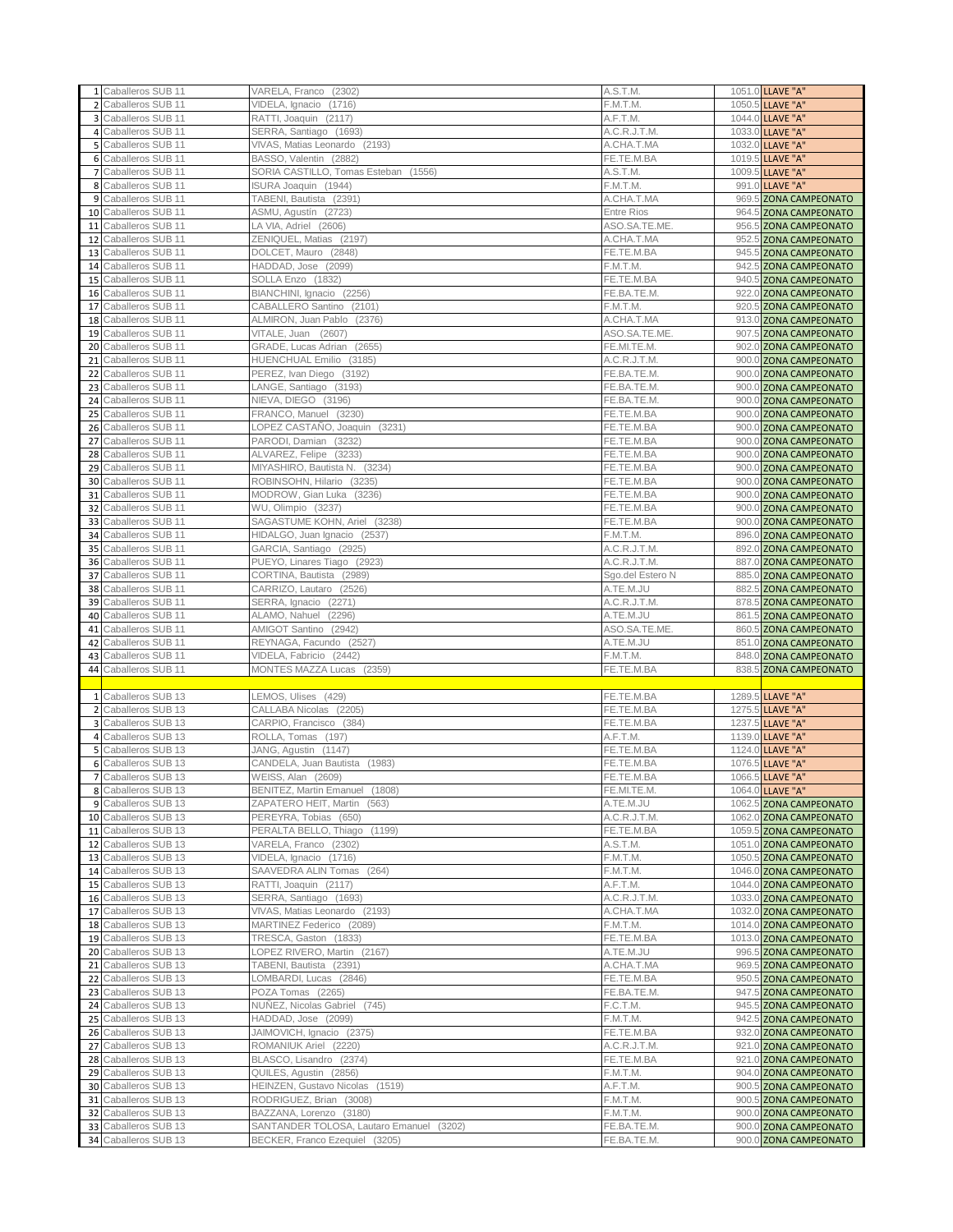|                 | 35 Caballeros SUB 13 | ALBARRACIN, Thiago (3206)          | FE.BA.TE.M.      | 900.0 ZONA CAMPEONATO  |
|-----------------|----------------------|------------------------------------|------------------|------------------------|
|                 | 36 Caballeros SUB 13 | VDOVICHENKO, Tiago Vladimir (3207) | FE.BA.TE.M.      | 900.0 ZONA CAMPEONATO  |
|                 | 37 Caballeros SUB 13 | LORANG, Damian (3217)              | A.C.R.J.T.M.     | 900.0 ZONA CAMPEONATO  |
|                 | 38 Caballeros SUB 13 | GAREIS, Hueney (3218)              | A.C.R.J.T.M.     | 900.0 ZONA CAMPEONATO  |
|                 | 39 Caballeros SUB 13 | NAKAGAMA, Alex (3239)              | FE.TE.M.BA       | 900.0 ZONA CAMPEONATO  |
|                 |                      |                                    |                  | 888.0 ZONA CAMPEONATO  |
|                 | 40 Caballeros SUB 13 | FERNANDEZ MUJICA, Santiago (2917)  | FE.TE.M.BA       |                        |
| 41              | Caballeros SUB 13    | EGEA CACERES Juan Pablo (2640)     | A.CHA.T.MA       | 885.0 ZONA CAMPEONATO  |
| 42              | Caballeros SUB 13    | DOLEZOR, Tadeo (2875)              | A.C.R.J.T.M.     | 884.5 ZONA CAMPEONATO  |
| 43 <sub>1</sub> | Caballeros SUB 13    | COCHERI, Matias Ignacio (3163)     | Sgo.del Estero N | 884.0 ZONA CAMPEONATO  |
|                 | 44 Caballeros SUB 13 | VARGAS, Ignacio (2553)             | A.CHA.T.MA       | 877.0 ZONA CAMPEONATO  |
|                 | 45 Caballeros SUB 13 | NICLIS, Joaquin (2552)             | A.CHA.T.MA       | 871.0 ZONA CAMPEONATO  |
| 46              | Caballeros SUB 13    | CAZENEUVE, Francisco (2602)        | Neuguen          | 864.0 ZONA CAMPEONATO  |
| 47              | Caballeros SUB 13    | ANDREATTA, Matias (2548)           | A.CHA.T.MA       | 860.0 ZONA CAMPEONATO  |
| 48              | Caballeros SUB 13    | SPINAZZOLA, Joaquin (2264)         | FE.BA.TE.M.      | 851.0 ZONA CAMPEONATO  |
|                 | 49 Caballeros SUB 13 | SAN JUAN JEREMIAS, Joaquin (2656)  | FE.MI.TE.M.      | 838.5 ZONA CAMPEONATO  |
|                 | 50 Caballeros SUB 13 | DOMİNGUEZ, Tiago Agustin (2945)    | A.C.R.J.T.M.     | 837.0 ZONA CAMPEONATO  |
|                 | 51 Caballeros SUB 13 | CONTRERAS, Pablo Francisco (2941)  | ASO.SA.TE.ME     | 812.0 ZONA CAMPEONATO  |
|                 | 52 Caballeros SUB 13 | ESPECHE, Santiago (2421)           | A.S.T.M.         | 790.5 ZONA CAMPEONATO  |
|                 |                      |                                    |                  |                        |
|                 | 1 Caballeros SUB 15  | AZCOAGA PUYO, Christian (51)       | A.F.T.M.         | 1569.5 LLAVE "A"       |
| $\overline{2}$  | Caballeros SUB 15    | SATO CORIA, Lautaro (471)          | FE.TE.M.BA       | 1559.0 LLAVE "A"       |
|                 | 3 Caballeros SUB 15  | SANCHI, Tomas (266)                | F.M.T.M.         | 1506.5 LLAVE "A"       |
|                 | 4 Caballeros SUB 15  | MARIÑO, Ignacio (438)              | FE.TE.M.BA       | 1373.5 LLAVE "A"       |
|                 | 5 Caballeros SUB 15  | SATRIANI, Genaro (472)             | FE.TE.M.BA       | 1356.0 LLAVE "A"       |
|                 | 6 Caballeros SUB 15  | CONDE MEIRAS, Matias (1150)        | FE.TE.M.BA       | 1322.0 LLAVE "A"       |
|                 | 7 Caballeros SUB 15  | FARFAN, Maciel (549)               | A.TE.M.JU        | 1306.5 LLAVE "A"       |
|                 | 8 Caballeros SUB 15  | LEMOS, Ulises (429)                | FE.TE.M.BA       | 1289.5 LLAVE "A"       |
|                 | 9 Caballeros SUB 15  | MARINI, Santiago (437)             | FE.TE.M.BA       | 1287.0 LLAVE "A"       |
|                 | 10 Caballeros SUB 15 | CALLABA Nicolas (2205)             | FE.TE.M.BA       | 1275.5 LLAVE "A"       |
|                 | 11 Caballeros SUB 15 | SPINELLI, Franco (475)             | FE.TE.M.BA       | 1263.5 LLAVE "A"       |
|                 | 12 Caballeros SUB 15 | CARPIO, Francisco (384)            | FE.TE.M.BA       | 1237.5 LLAVE "A"       |
|                 | 13 Caballeros SUB 15 | BARJA, Luis (542)                  | A.TE.M.JU        | 1209.5 LLAVE "A"       |
|                 | 14 Caballeros SUB 15 | ABRAHAM, Samir (581)               | Tucuman          | 1191.0 LLAVE "A"       |
|                 | 15 Caballeros SUB 15 | VIGO, Fabrizio Nicolas (2027)      | FE.CO.TE.ME      |                        |
|                 |                      |                                    |                  | 1191.0 LLAVE "A"       |
|                 | 16 Caballeros SUB 15 | DE LEON, Fausto (93)               | A.CHA.T.MA       | 1163.0 LLAVE "A"       |
|                 | 17 Caballeros SUB 15 | PLAÑEZ, Santiago (1541)            | A.S.T.M.         | 1159.5 ZONA CAMPEONATO |
|                 | 18 Caballeros SUB 15 | DEL FABRO, Franco (2587)           | A.SA.TE.ME.      | 1143.5 ZONA CAMPEONATO |
|                 | 19 Caballeros SUB 15 | ROLLA, Tomas (197)                 | A.F.T.M.         | 1139.0 ZONA CAMPEONATO |
|                 | 20 Caballeros SUB 15 | VILLAROEL, Franco (273)            | F.M.T.M.         | 1139.0 ZONA CAMPEONATO |
| 21              | Caballeros SUB 15    | DE LEON, Facundo (94)              | A.CHA.T.MA       | 1131.0 ZONA CAMPEONATO |
|                 | 22 Caballeros SUB 15 | MENDEZ, Emiliano (145)             | A.SA.TE.ME.      | 1116.5 ZONA CAMPEONATO |
|                 | 23 Caballeros SUB 15 | BENITEZ, Martin Emanuel (1808)     | FE.MI.TE.M.      | 1064.0 ZONA CAMPEONATO |
|                 | 24 Caballeros SUB 15 | ZAPATERO HEIT, Martin (563)        | A.TE.M.JU        | 1062.5 ZONA CAMPEONATO |
|                 | 25 Caballeros SUB 15 | PEREYRA, Tobias (650)              | A.C.R.J.T.M.     | 1062.0 ZONA CAMPEONATO |
|                 | 26 Caballeros SUB 15 | FERREYRA, Matias (300)             | FE.CO.TE.ME.     | 1043.0 ZONA CAMPEONATO |
| 27              | Caballeros SUB 15    | CHIAPONI Mateo (1106)              | Tucuman          | 1035.0 ZONA CAMPEONATO |
|                 | 28 Caballeros SUB 15 | BIANCHINI, Nicolas (1584)          | FE.BA.TE.M.      | 1007.5 ZONA CAMPEONATO |
|                 | 29 Caballeros SUB 15 | MARINI, Joaquin (436)              | FE.TE.M.BA       | 998.5 ZONA CAMPEONATO  |
|                 | 30 Caballeros SUB 15 | FALABELLA, Nicolas (2804)          | A.SA.TE.ME.      | 977.0 ZONA CAMPEONATO  |
| 31              | Caballeros SUB 15    | LOPEZ, Valentin (2518)             | FE.CO.TE.ME.     | 972.5 ZONA CAMPEONATO  |
|                 | 32 Caballeros SUB 15 | HUREVICH, Tobias (2610)            | FE.TE.M.BA       | 970.0 ZONA CAMPEONATO  |
|                 | 33 Caballeros SUB 15 | RIBACK, Tobias (76)                | A.CHA.T.MA       | 964.5 ZONA CAMPEONATO  |
|                 | 34 Caballeros SUB 15 | CAMPDERROS, Luciano (213)          | F.M.T.M.         | 963.5 ZONA CAMPEONATO  |
|                 | 35 Caballeros SUB 15 | DIAZ, Rafael (778)                 | A.S.T.M.         | 960.5 ZONA CAMPEONATO  |
|                 | 36 Caballeros SUB 15 | BALDASSARRI, Agustin (1622)        | FE.BA.TE.M.      | 956.5 ZONA CAMPEONATO  |
|                 | 37 Caballeros SUB 15 | SIMOIZ, Enzo Luciano (2807)        | FE.BA.TE.M.      | 956.0 ZONA CAMPEONATO  |
|                 | 38 Caballeros SUB 15 | GOMEZ, Tomas (3095)                | FE.TE.M.BA       | 950.0 ZONA CAMPEONATO  |
|                 | 39 Caballeros SUB 15 | MELLUSO, Salvador (2896)           | FE.TE.M.BA       | 939.5 ZONA CAMPEONATO  |
|                 | 40 Caballeros SUB 15 | LEGUIZAMON, Franco Ciro (768)      | A.F.T.M.         | 936.5 ZONA CAMPEONATO  |
|                 | 41 Caballeros SUB 15 | GUERRA, Joel (2715)                | FE.TE.M.BA       | 930.0 ZONA CAMPEONATO  |
| 42              | Caballeros SUB 15    | VILLALBA, Andres Jeremias (2078)   | A.F.T.M.         | 920.5 ZONA CAMPEONATO  |
| 43              | Caballeros SUB 15    | LIEBANA Benjamin (1625)            | FE.BA.TE.M.      | 917.0 ZONA CAMPEONATO  |
| 44              | Caballeros SUB 15    | BARRIO Yahir (630)                 | A.C.R.J.T.M.     | 910.5 ZONA CAMPEONATO  |
|                 | 45 Caballeros SUB 15 | CABALLERO VALENTIN (2151)          | F.M.T.M.         | 902.0 ZONA CAMPEONATO  |
|                 | 46 Caballeros SUB 15 | BRITOS Franco (2218)               | A.C.R.J.T.M.     | 902.0 ZONA CAMPEONATO  |
| 47              | Caballeros SUB 15    | DIAZ, Nicolas Maximiliano (2664)   | FE.MI.TE.M.      | 900.0 ZONA CAMPEONATO  |
|                 | 48 Caballeros SUB 15 | GONZALEZ, Manuel A. (2889)         | FE.TE.M.BA       | 900.0 ZONA CAMPEONATO  |
|                 | 49 Caballeros SUB 15 | DE GIORGIS, Franco (3183)          | FE.CO.TE.ME.     | 900.0 ZONA CAMPEONATO  |
|                 | 50 Caballeros SUB 15 | SERRALLONGA, Juan (3212)           | A.C.R.J.T.M.     | 900.0 ZONA CAMPEONATO  |
|                 | 51 Caballeros SUB 15 | CORREA, Pedro (3214)               | A.C.R.J.T.M.     | 900.0 ZONA CAMPEONATO  |
|                 | 52 Caballeros SUB 15 | UNTELAF, Martin (3269)             | A.C.R.J.T.M.     | 900.0 ZONA CAMPEONATO  |
|                 | 53 Caballeros SUB 15 | RIVERO, Claudio (2532)             | A.TE.M.JU        | 899.0 ZONA CAMPEONATO  |
|                 | 54 Caballeros SUB 15 | BUSCEMA, Milton (2845)             | FE.TE.M.BA       | 898.0 ZONA CAMPEONATO  |
|                 | 55 Caballeros SUB 15 | FORTI, Julian (2549)               | A.CHA.T.MA       | 873.0 ZONA CAMPEONATO  |
|                 | 56 Caballeros SUB 15 | PACHECO, Lucas (2872)              | A.C.R.J.T.M.     | 869.0 ZONA CAMPEONATO  |
|                 | 57 Caballeros SUB 15 | LETTINGA, Julian (1618)            | FE.CO.TE.ME.     | 866.5 ZONA CAMPEONATO  |
|                 | 58 Caballeros SUB 15 | ARTEAGA, Felipe (2869)             | A.C.R.J.T.M.     |                        |
|                 | 59 Caballeros SUB 15 | JULIAN, Federico (2991)            | Sgo.del Estero N | 861.0 ZONA CAMPEONATO  |
|                 |                      |                                    |                  | 858.5 ZONA CAMPEONATO  |
|                 | 60 Caballeros SUB 15 | GONZALEZ, Gabriel (1869)           | A.TE.M.JU        | 854.0 ZONA CAMPEONATO  |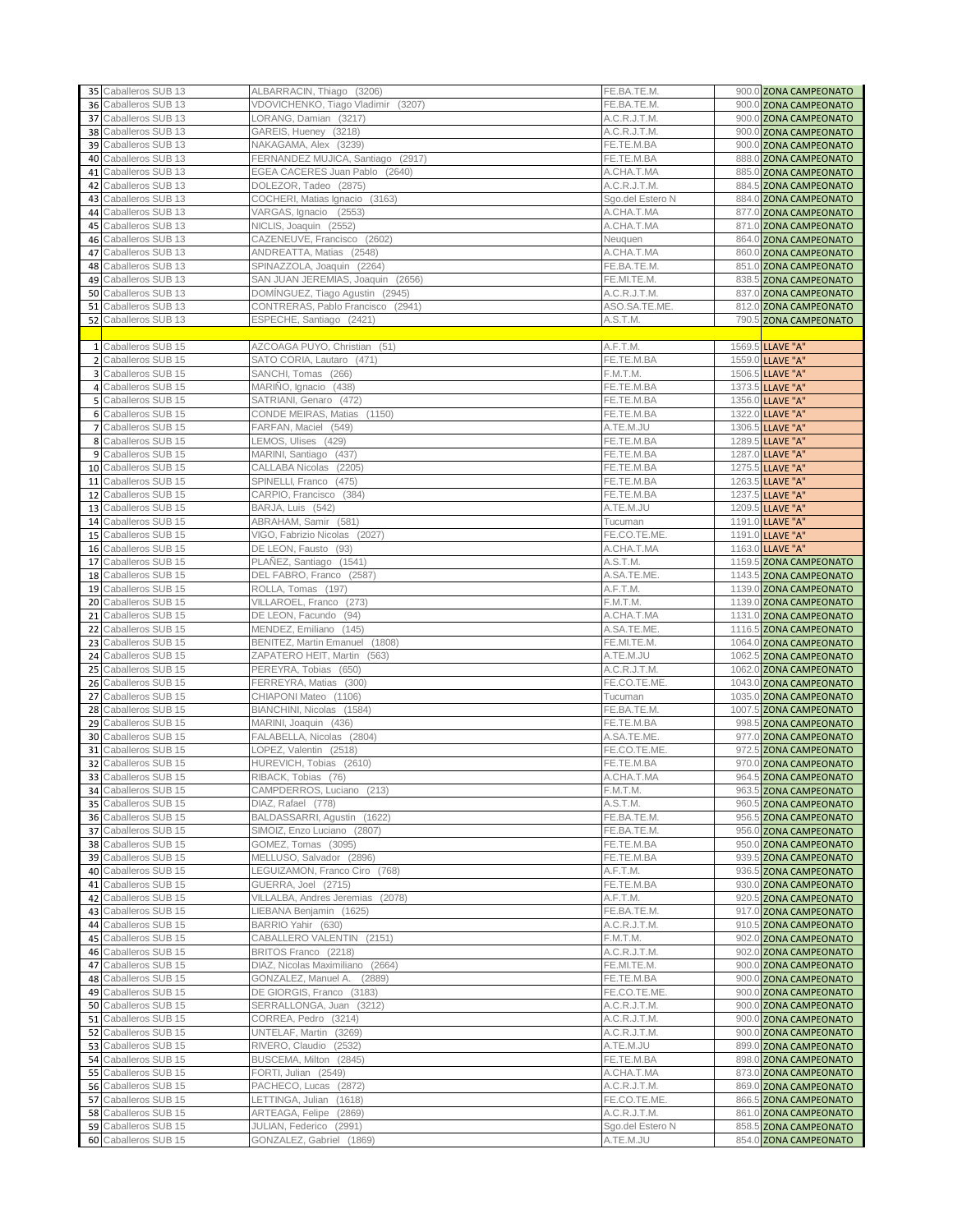|    | 61 Caballeros SUB 15                         | FERNANDEZ, Santiago (2871)                             | A.C.R.J.T.M.                 | 848.0 ZONA CAMPEONATO                            |
|----|----------------------------------------------|--------------------------------------------------------|------------------------------|--------------------------------------------------|
|    | 62 Caballeros SUB 15                         | MASSIN DAVALOS, Gonzalo Dario (770)                    | A.F.T.M.                     | 846.0 ZONA CAMPEONATO                            |
|    | 63 Caballeros SUB 15                         | BLANCO, Francisco (2838)                               | A.SA.TE.ME.                  | 844.0 ZONA CAMPEONATO                            |
|    | 64 Caballeros SUB 15                         | GALLARDO, Juan Pablo (2579)                            | F.M.T.M.                     | 836.5 ZONA CAMPEONATO                            |
|    | 65 Caballeros SUB 15                         | ALTAMIRANO, Nicolas (2867)                             | A.C.R.J.T.M.                 | 827.5 ZONA CAMPEONATO                            |
|    | 66 Caballeros SUB 15                         | BAEZ SNIECHOWSKI, Maximiliano (2568)                   | FE.MI.TE.M.                  | 812.0 ZONA CAMPEONATO                            |
|    |                                              |                                                        |                              |                                                  |
|    | 1 Caballeros SUB 18                          | BENTANCOR Martin (375)                                 | FE.TE.M.BA                   | 2060.0 LLAVE "A"                                 |
|    | 2 Caballeros SUB 18                          | FUENTES, Leandro Nahuel (409)                          | FE.TE.M.BA                   | 1899.0 LLAVE "A"                                 |
|    | 3 Caballeros SUB 18<br>4 Caballeros SUB 18   | ORENCEL MELNICK, Alexis (450)<br>VELARDE, Matias (558) | FE.TE.M.BA<br>A.S.T.M.       | 1796.0 LLAVE "A"<br>1768.0 LLAVE "A"             |
|    | 5 Caballeros SUB 18                          | LORENZO Santiago Javier (201)                          | F.M.T.M.                     | 1742.0 LLAVE "A"                                 |
|    | 6 Caballeros SUB 18                          | DE VINCENZO, Matias (635)                              | A.C.R.J.T.M.                 | 1698.0 LLAVE "A"                                 |
|    | 7 Caballeros SUB 18                          | ALTO, Luciano (207)                                    | F.M.T.M.                     | 1610.5 LLAVE "A"                                 |
|    | 8 Caballeros SUB 18                          | GUADALUPE Matias (419)                                 | FE.TE.M.BA                   | 1588.0 LLAVE "A"                                 |
|    | 9 Caballeros SUB 18                          | AZCOAGA PUYO, Christian (51)                           | A.F.T.M.                     | 1569.5 ZONA CAMPEONATO                           |
|    | 10 Caballeros SUB 18                         | SATO CORIA, Lautaro (471)                              | FE.TE.M.BA                   | 1559.0 ZONA CAMPEONATO                           |
|    | 11 Caballeros SUB 18                         | JANG, Luciano (1073)                                   | FE.TE.M.BA                   | 1552.5 ZONA CAMPEONATO                           |
|    | 12 Caballeros SUB 18                         | RIESTRA DI PIETRO, Tomas (166)                         | A.SA.TE.ME                   | 1484.5 ZONA CAMPEONATO                           |
|    | 13 Caballeros SUB 18                         | MENDEZ, Mariano (443)                                  | FE.TE.M.BA                   | 1429.0 ZONA CAMPEONATO                           |
|    | 14 Caballeros SUB 18                         | PERALTA BELLO, Valentino (454)                         | FE.TE.M.BA                   | 1407.5 ZONA CAMPEONATO                           |
|    | 15 Caballeros SUB 18                         | MARIÑO, Ignacio (438)                                  | FE.TE.M.BA                   | 1373.5 ZONA CAMPEONATO                           |
|    | 16 Caballeros SUB 18                         | SATRIANI, Genaro (472)                                 | FE.TE.M.BA                   | 1356.0 ZONA CAMPEONATO                           |
|    | 17 Caballeros SUB 18                         | DURAN lan (1821)                                       | FE.TE.M.BA                   | 1331.5 ZONA CAMPEONATO                           |
|    | 18 Caballeros SUB 18                         | CIEZA, Ivan Andres (766)                               | A.F.T.M.                     | 1330.0 ZONA CAMPEONATO                           |
|    | 19 Caballeros SUB 18                         | CONDE MEIRAS, Matias (1150)                            | FE.TE.M.BA                   | 1322.0 ZONA CAMPEONATO                           |
|    | 20 Caballeros SUB 18                         | GABALDON Christopher (411)                             | FE.TE.M.BA                   | 1313.5 ZONA CAMPEONATO                           |
| 21 | Caballeros SUB 18                            | FARFAN, Maciel (549)                                   | A.TE.M.JU                    | 1306.5 ZONA CAMPEONATO                           |
|    | 22 Caballeros SUB 18                         | MARINI, Santiago (437)                                 | FE.TE.M.BA<br>FE.CO.TE.ME    | 1287.0 ZONA CAMPEONATO                           |
|    | 23 Caballeros SUB 18<br>24 Caballeros SUB 18 | REYNA, Bruno (325)<br>HUERGO Maximiliano Roman (1825)  | FE.TE.M.BA                   | 1251.0 ZONA CAMPEONATO<br>1229.5 ZONA CAMPEONATO |
|    | 25 Caballeros SUB 18                         | POMBO Joaquin (459)                                    | FE.TE.M.BA                   | 1218.5 ZONA CAMPEONATO                           |
|    | 26 Caballeros SUB 18                         | MARTINELLI, Gino (144)                                 | A.SA.TE.ME                   | 1211.5 ZONA CAMPEONATO                           |
|    | 27 Caballeros SUB 18                         | BARJA, Luis (542)                                      | A.TE.M.JU                    | 1209.5 ZONA CAMPEONATO                           |
| 28 | Caballeros SUB 18                            | FERNANDEZ, Leoncio (407)                               | FE.TE.M.BA                   | 1108.0 ZONA CAMPEONATO                           |
|    | 29 Caballeros SUB 18                         | POZA, Franco (845)                                     | FE.BA.TE.M.                  | 1104.5 ZONA CAMPEONATO                           |
|    | 30 Caballeros SUB 18                         | PEROT, David (158)                                     | A.SA.TE.ME.                  | 1077.5 ZONA CAMPEONATO                           |
|    | 31 Caballeros SUB 18                         | KRAMER Enzo (678)                                      | A.T.M.L.P.                   | 1019.0 ZONA CAMPEONATO                           |
|    | 32 Caballeros SUB 18                         | LOPEZ VEGA Lautaro (1783)                              | A.T.M.L.P.                   | 986.5 ZONA CAMPEONATO                            |
|    | 33 Caballeros SUB 18                         | OCAMPOS, Lucas (708)                                   | ASO.SA.TE.ME.                | 981.0 ZONA CAMPEONATO                            |
|    | 34 Caballeros SUB 18                         | DI RIENZO, Stefano (1649)                              | FE.CO.TE.ME                  | 973.0 ZONA CAMPEONATO                            |
|    | 35 Caballeros SUB 18                         | CHAVEZ Pedro (1359)                                    | F.M.T.M.                     | 972.0 ZONA CAMPEONATO                            |
|    | 36 Caballeros SUB 18                         | CORTEZ Francisco (634)                                 | A.C.R.J.T.M.                 | 900.0 ZONA CAMPEONATO                            |
|    | 37 Caballeros SUB 18                         | QUINTEROS, Mariano (3211)                              | A.C.R.J.T.M.                 | 900.0 ZONA CAMPEONATO                            |
|    | 38 Caballeros SUB 18                         | FERNANDEZ, Mariano (3219)                              | A.C.R.J.T.M.                 | 900.0 ZONA CAMPEONATO                            |
|    | 39 Caballeros SUB 18<br>40 Caballeros SUB 18 | GONZALEZ, Joaquín (3305)                               | Sgo.del Estero N             | 900.0 ZONA CAMPEONATO<br>897.0 ZONA CAMPEONATO   |
|    | 41 Caballeros SUB 18                         | LIEBANA Juancruz (829)<br>LOTO, Juan Andres (3173)     | FE.BA.TE.M.                  | 893.0 ZONA CAMPEONATO                            |
|    | 42 Caballeros SUB 18                         | SALVATIERRA, Facundo (3081)                            | Sgo.del Estero N<br>F.C.T.M. | 888.0 ZONA CAMPEONATO                            |
| 43 | Caballeros SUB 18                            | Gomez, Maximo Agustin (3036)                           | FE.BA.TE.M.                  | 887.0 ZONA CAMPEONATO                            |
|    | 44 Caballeros SUB 18                         | DIAZ, Matias Exequiel (2663)                           | FE.MI.TE.M.                  | 885.5 ZONA CAMPEONATO                            |
|    | 45 Caballeros SUB 18                         | SCULCO, Nahuel (2844)                                  | FE.TE.M.BA                   | 875.0 ZONA CAMPEONATO                            |
|    | 46 Caballeros SUB 18                         | GUERRERO, Lucio (1612)                                 | FE.CO.TE.ME.                 | 861.0 ZONA CAMPEONATO                            |
|    | 47 Caballeros SUB 18                         | HADDAD Juan Manuel (2451)                              | F.M.T.M.                     | 797.0 ZONA CAMPEONATO                            |
|    | 48 Caballeros SUB 18                         | MASSIN, Francisco (2125)                               | A.CHA.T.MA                   | 770.5 ZONA CAMPEONATO                            |
|    |                                              |                                                        |                              |                                                  |
|    | 1 Caballeros SUB 23                          | TOLOSA, Santiago (613)                                 | Tucuman                      | 1916.0 LLAVE "A"                                 |
|    | 2 Caballeros SUB 23                          | TITOLO, Franco (479)                                   | A.CHA.T.MA                   | 1817.0 LLAVE "A"                                 |
|    | 3 Caballeros SUB 23                          | BAYONA Rodrigo (372)                                   | FE.TE.M.BA                   | 1782.0 LLAVE "A"                                 |
|    | 4 Caballeros SUB 23                          | RIBACK, Juan Ignacio (74)                              | A.CHA.T.MA                   | 1732.5 LLAVE "A"                                 |
|    | 5 Caballeros SUB 23                          | SARACHO, Ignacio (556)<br>GIBO Nicolas (415)           | A.S.T.M.                     | 1621.0 ZONA CAMPEONATO                           |
|    | 6 Caballeros SUB 23<br>7 Caballeros SUB 23   | CHERNY Federico (387)                                  | FE.TE.M.BA<br>FE.TE.M.BA     | 1608.0 ZONA CAMPEONATO<br>1577.5 ZONA CAMPEONATO |
|    | 8 Caballeros SUB 23                          | YAMAMOTO Leandro (496)                                 | FE.TE.M.BA                   | 1523.0 ZONA CAMPEONATO                           |
|    | 9 Caballeros SUB 23                          | WALDSZAN Matias (494)                                  | FE.TE.M.BA                   | 1459.5 ZONA CAMPEONATO                           |
|    | 10 Caballeros SUB 23                         | LARA Nicolas (231)                                     | F.M.T.M.                     | 1400.0 ZONA CAMPEONATO                           |
|    | 11 Caballeros SUB 23                         | AZCOAGA PUYO, Alejandro Daniel (178)                   | A.F.T.M.                     | 1375.5 ZONA CAMPEONATO                           |
|    | 12 Caballeros SUB 23                         | KORNSCHUH Adriel (426)                                 | FE.TE.M.BA                   | 1317.5 ZONA CAMPEONATO                           |
|    | 13 Caballeros SUB 23                         | SAADE Daniel (608)                                     | Tucuman                      | 1250.0 ZONA CAMPEONATO                           |
|    | 14 Caballeros SUB 23                         | SOTTO Tomas (1154)                                     | FE.TE.M.BA                   | 1226.0 ZONA CAMPEONATO                           |
|    | 15 Caballeros SUB 23                         | BLASCO, Franciso Thomas (2343)                         | FE.TE.M.BA                   | 1169.0 ZONA CAMPEONATO                           |
|    | 16 Caballeros SUB 23                         | OBANDO Braian (647)                                    | A.C.R.J.T.M.                 | 1083.0 ZONA CAMPEONATO                           |
|    | 17 Caballeros SUB 23                         | RAMOS Mauro (462)                                      | FE.TE.M.BA                   | 1059.0 ZONA CAMPEONATO                           |
|    | 18 Caballeros SUB 23                         | COSTA Pablo nicolas (569)                              | Sgo.del Estero N             | 1006.5 ZONA CAMPEONATO                           |
|    | 19 Caballeros SUB 23                         | HERMOSILLA Luciano (1299)                              | A.C.R.J.T.M.                 | 983.0 ZONA CAMPEONATO                            |
|    | 20 Caballeros SUB 23                         | MARSAGLIA MATIAS (1303)                                | FE.TE.M.BA                   | 972.0 ZONA CAMPEONATO                            |
|    | 21 Caballeros SUB 23                         | MUÑOZ Rodrigo (251)                                    | F.M.T.M.                     | 957.0 ZONA CAMPEONATO                            |
|    | 22 Caballeros SUB 23<br>23 Caballeros SUB 23 | HURTADO Franco (2369)                                  | FE.TE.M.BA                   | 955.0 ZONA CAMPEONATO                            |
|    |                                              | RIBACK, Santiago (77)                                  | A.CHA.T.MA                   | 925.5 ZONA CAMPEONATO                            |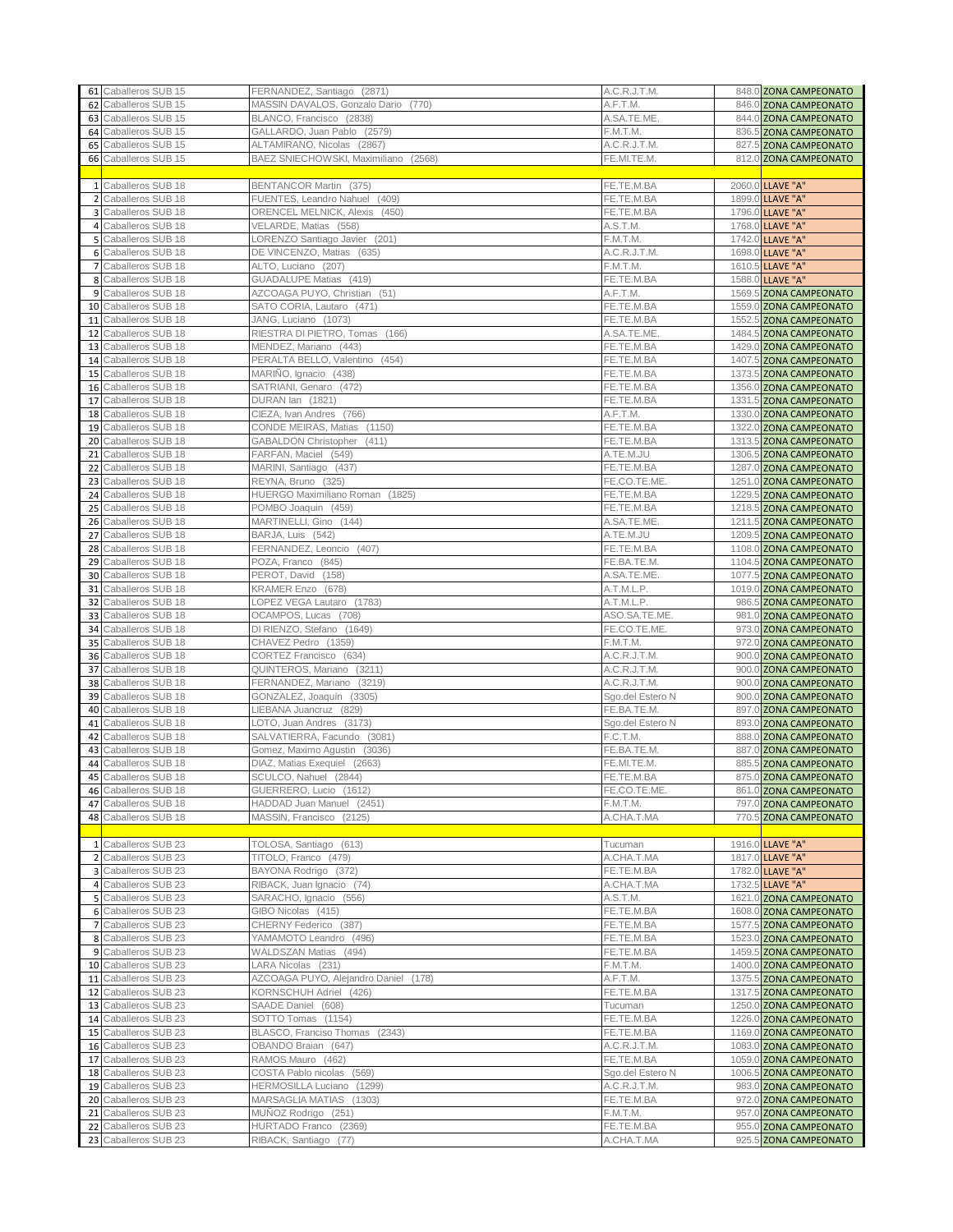|                         | 24 Caballeros SUB 23  | BERGUES CIGANDA, Ezequiel (2866)  | FE.BA.TE.M.      | 922.0 ZONA CAMPEONATO                            |
|-------------------------|-----------------------|-----------------------------------|------------------|--------------------------------------------------|
|                         | 25 Caballeros SUB 23  | DE GIORGIS, Maximiliano (3182)    | FE.CO.TE.ME      | 900.0 ZONA CAMPEONATO                            |
|                         | 26 Caballeros SUB 23  | BALDOME, Hugo (3221)              | A.C.R.J.T.M.     | 900.0 ZONA CAMPEONATO                            |
|                         |                       |                                   |                  | 900.0 ZONA CAMPEONATO                            |
|                         | 27 Caballeros SUB 23  | VERTUA, Jeremias (3222)           | A.C.R.J.T.M.     |                                                  |
|                         | 28 Caballeros SUB 23  | AVIAN, Ignacio (3300)             | FE.TE.M.BA       | 900.0 ZONA CAMPEONATO                            |
|                         | 29 Caballeros SUB 23  | GARCIA, Cristian (1110)           | A.TE.M.JU        | 899.5 ZONA CAMPEONATO                            |
|                         | 30 Caballeros SUB 23  | GAVELAN, Juan (2860)              | FE.BA.TE.M.      | 880.0 ZONA CAMPEONATO                            |
|                         | 31 Caballeros SUB 23  | GIORDANO, Eros (2877)             | A.C.R.J.T.M.     | 877.0 ZONA CAMPEONATO                            |
|                         |                       |                                   |                  |                                                  |
|                         | 1 Caballeros MAXI 35  | RAJMIL, Damian (1743)             | A.SA.TE.ME.      | 1592.5 ZONA CAMPEONATO                           |
|                         | 2 Caballeros MAXI 35  | ALTO Matias (1244)                | F.M.T.M.         | 1463.0 ZONA CAMPEONATO                           |
| $\overline{\mathbf{3}}$ | Caballeros MAXI 35    | CASAL, Octavio (1126)             | FE.TE.M.BA       | 1401.0 ZONA CAMPEONATO                           |
|                         | 4 Caballeros MAXI 35  | DI PIERRI. Carlos Alberto (132)   | A.SA.TE.ME       | 1315.0 ZONA CAMPEONATO                           |
|                         | 5 Caballeros MAXI 35  | BRUNO Nicolas (1127)              | FE.TE.M.BA       | 1250.5 ZONA CAMPEONATO                           |
|                         |                       |                                   |                  |                                                  |
|                         | 6 Caballeros MAXI 35  | ROSSI Mauro (854)                 | FE.BA.TE.M.      | 1244.0 ZONA CAMPEONATO                           |
| $\overline{7}$          | Caballeros MAXI 35    | NIZETICH Patricio (2344)          | FE.TE.M.BA       | 1242.0 ZONA CAMPEONATO                           |
|                         | 8 Caballeros MAXI 35  | MORSINO, Nicolas Cesar (146)      | A.SA.TE.ME       | 1227.5 ZONA CAMPEONATO                           |
|                         | 9 Caballeros MAXI 35  | LEN Daniel (1969)                 | FE.TE.M.BA       | 1115.0 ZONA CAMPEONATO                           |
|                         | 10 Caballeros MAXI 35 | FRAGAPANE, Leonardo Nicolas (815) | FE.BA.TE.M.      | 1114.0 ZONA CAMPEONATO                           |
| 11                      | Caballeros MAXI 35    | UESUGUI, Rafael (482)             | FE.TE.M.BA       | 1104.0 ZONA CAMPEONATO                           |
| 12                      | Caballeros MAXI 35    | COCHERI, Ariel (547)              | Sgo.del Estero N | 1030.0 ZONA CAMPEONATO                           |
|                         | 13 Caballeros MAXI 35 | SANABRIA, Oscar (1824)            | FE.TE.M.BA       | 1023.0 ZONA CAMPEONATO                           |
|                         | 14 Caballeros MAXI 35 | BUZZI Maximiliano (1130)          | FE.TE.M.BA       | 1020.0 ZONA CAMPEONATO                           |
|                         | 15 Caballeros MAXI 35 | KROTSCH Pablo (1332)              | FE.BA.TE.M.      | 1009.5 ZONA CAMPEONATO                           |
|                         | 16 Caballeros MAXI 35 | BARIJHOFF FERNANDO JAVIER (1536)  | FE.MI.TE.M.      | 936.0 ZONA CAMPEONATO                            |
|                         |                       |                                   |                  |                                                  |
|                         | 17 Caballeros MAXI 35 | MARCUZZI Leonardo (2966)          | FE.CO.TE.ME      | 909.5 ZONA CAMPEONATO                            |
|                         | 18 Caballeros MAXI 35 | DELGADO, Gaston (3241)            | FE.TE.M.BA       | 900.0 ZONA CAMPEONATO                            |
|                         | 19 Caballeros MAXI 35 | MENDARO, Adrian (3242)            | FE.TE.M.BA       | 900.0 ZONA CAMPEONATO                            |
| 20                      | Caballeros MAXI 35    | FERMANELLI, Pedro (3243)          | FE.TE.M.BA       | 900.0 ZONA CAMPEONATO                            |
| 21                      | Caballeros MAXI 35    | DIAZ, Fernando (3244)             | FE.TE.M.BA       | 900.0 ZONA CAMPEONATO                            |
|                         | 22 Caballeros MAXI 35 | YAMASATO, Pablo (3245)            | FE.TE.M.BA       | 900.0 ZONA CAMPEONATO                            |
| 23                      | Caballeros MAXI 35    | BUSTAMANTE, Matias (3061)         | FE.TE.M.BA       | 894.0 ZONA CAMPEONATO                            |
|                         | 24 Caballeros MAXI 35 | MARTIN MAS, Pablo (143)           | A.SA.TE.ME.      | 802.5 ZONA CAMPEONATO                            |
|                         |                       |                                   |                  |                                                  |
|                         | 1 Caballeros MAXI 40  | GONZALEZ Jorge (639)              | A.C.R.J.T.M.     | 1447.0 ZONA CAMPEONATO                           |
|                         | 2 Caballeros MAXI 40  | DE LEON, Edgardo (95)             | A.CHA.T.MA       | 1429.0 ZONA CAMPEONATO                           |
| 3                       | Caballeros MAXI 40    | CASAL, Octavio (1126)             | FE.TE.M.BA       | 1401.0 ZONA CAMPEONATO                           |
|                         | 4 Caballeros MAXI 40  | VARELA, Enrique Miguel (2501)     | A.S.T.M.         | 1360.5 ZONA CAMPEONATO                           |
|                         |                       |                                   | A.SA.TE.ME       |                                                  |
|                         | 5 Caballeros MAXI 40  | DI PIERRI, Carlos Alberto (132)   |                  | 1315.0 ZONA CAMPEONATO                           |
|                         | 6 Caballeros MAXI 40  | MORSINO, Nicolas Cesar<br>(146)   | A.SA.TE.ME       | 1227.5 ZONA CAMPEONATO                           |
| $\overline{7}$          | Caballeros MAXI 40    | PEREZ Hernan (1123)               | FE.TE.M.BA       | 1194.0 ZONA CAMPEONATO                           |
|                         | 8 Caballeros MAXI 40  | SATO Maximiliano (470)            | FE.TE.M.BA       | 1105.0 ZONA CAMPEONATO                           |
|                         | 9 Caballeros MAXI 40  | PERUSCO Carlos (1181)             | FE.TE.M.BA       | 1088.0 ZONA CAMPEONATO                           |
|                         | 10 Caballeros MAXI 40 | RIVERO, Mariano (1247)            | FE.BA.TE.M.      | 1025.5 ZONA CAMPEONATO                           |
| 11                      | Caballeros MAXI 40    | IBANEZ, Daniel (228)              | F.M.T.M.         | 1024.5 ZONA CAMPEONATO                           |
| 12                      | Caballeros MAXI 40    | MURUA Daniel (316)                | FE.CO.TE.ME.     | 988.5 ZONA CAMPEONATO                            |
| 13                      | Caballeros MAXI 40    | SANCHEZ Esteban (329)             | FE.CO.TE.ME      | 961.0 ZONA CAMPEONATO                            |
|                         | 14 Caballeros MAXI 40 | ATAMIAN, Martin (2914)            | FE.TE.M.BA       | 956.0 ZONA CAMPEONATO                            |
|                         | 15 Caballeros MAXI 40 | SASSO Juan (2584)                 | FE.CO.TE.ME      | 915.0 ZONA CAMPEONATO                            |
| 16                      | Caballeros MAXI 40    | CAMAGNA Diego Andres (2339)       | FE.TE.M.BA       | 914.0 ZONA CAMPEONATO                            |
|                         | 17 Caballeros MAXI 40 | GONZALEZ Antonio Omar (2408)      | Sgo.del Estero N | 912.0 ZONA CAMPEONATO                            |
|                         | 18 Caballeros MAXI 40 | WEISS, Alejandro (2729)           | FE.TE.M.BA       | 909.0 ZONA CAMPEONATO                            |
|                         |                       |                                   |                  |                                                  |
|                         | 19 Caballeros MAXI 40 | GONZALEZ Enrique Adolfo (2411)    | Sgo.del Estero N | 904.5 ZONA CAMPEONATO                            |
|                         | 20 Caballeros MAXI 40 | GERONIMO Ismael Alejandro (2362)  | FE.TE.M.BA       | 900.0 ZONA CAMPEONATO                            |
|                         | 21 Caballeros MAXI 40 | PUEBLA, Diego (3178)              | F.M.T.M.         | 900.0 ZONA CAMPEONATO                            |
|                         | 22 Caballeros MAXI 40 | TCHINTCHINIAN, Mariano (3246)     | FE.TE.M.BA       | 900.0 ZONA CAMPEONATO                            |
|                         | 23 Caballeros MAXI 40 | PEREZ SANJINEZ, Giancarlos (3247) | FE.TE.M.BA       | 900.0 ZONA CAMPEONATO                            |
|                         | 24 Caballeros MAXI 40 | MOSCOVITZ, Adolfo (3296)          | FE.TE.M.BA       | 900.0 ZONA CAMPEONATO                            |
|                         | 25 Caballeros MAXI 40 | ITURRA, Richard (2927)            | A.C.R.J.T.M.     | 899.0 ZONA CAMPEONATO                            |
|                         | 26 Caballeros MAXI 40 | Gustavo Kierzkowski (3031)        | A.SA.TE.ME.      | 893.0 ZONA CAMPEONATO                            |
| 27                      | Caballeros MAXI 40    | BINI, Leandro (353)               | A.SA.TE.ME.      | 889.5 ZONA CAMPEONATO                            |
|                         | 28 Caballeros MAXI 40 | LIEBANA Sebastian (830)           | FE.BA.TE.M.      | 864.0 ZONA CAMPEONATO                            |
|                         | 29 Caballeros MAXI 40 | LOMOVASKY Andres (432)            | FE.TE.M.BA       | 843.0 ZONA CAMPEONATO                            |
|                         |                       |                                   |                  |                                                  |
|                         | 1 Caballeros MAXI 45  | PICHOT, Daniel (456)              | A.S.T.M.         | 1662.5 ZONA CAMPEONATO                           |
|                         | 2 Caballeros MAXI 45  |                                   | A.SA.TE.ME.      |                                                  |
|                         |                       | PEREYRA, Hugo Luis (154)          |                  | 1448.5 ZONA CAMPEONATO                           |
|                         | 3 Caballeros MAXI 45  | GONZALEZ Jorge (639)              | A.C.R.J.T.M.     | 1447.0 ZONA CAMPEONATO                           |
|                         | 4 Caballeros MAXI 45  | DE LEON, Edgardo (95)             | A.CHA.T.MA       | 1429.0 ZONA CAMPEONATO                           |
|                         | 5 Caballeros MAXI 45  | ARCHUA, Juan (208)                | F.M.T.M.         | 1406.5 ZONA CAMPEONATO                           |
|                         | 6 Caballeros MAXI 45  | VARELA, Enrique Miguel (2501)     | A.S.T.M.         | 1360.5 ZONA CAMPEONATO                           |
| $\overline{7}$          | Caballeros MAXI 45    | WAINSZTOK Dario (493)             | FE.TE.M.BA       | 1308.5 ZONA CAMPEONATO                           |
|                         | 8 Caballeros MAXI 45  | TULA, Hugo (615)                  | Tucuman          | 1277.0 ZONA CAMPEONATO                           |
|                         | 9 Caballeros MAXI 45  | ALMIRON Esteban (360)             | FE.TE.M.BA       | 1243.5 ZONA CAMPEONATO                           |
|                         | 10 Caballeros MAXI 45 | LIER Andres (1077)                | F.M.T.M.         | 1193.0 ZONA CAMPEONATO                           |
|                         | 11 Caballeros MAXI 45 | ROSITO, Pablo (168)               | A.SA.TE.ME.      | 1116.0 ZONA CAMPEONATO                           |
|                         | 12 Caballeros MAXI 45 | PESSI Esteban (682)               | A.T.M.L.P.       | 1062.5 ZONA CAMPEONATO                           |
|                         | 13 Caballeros MAXI 45 | CARLEVARINO Pablo (1673)          | FE.TE.M.BA       | 1027.5 ZONA CAMPEONATO                           |
|                         | 14 Caballeros MAXI 45 | IBAÑEZ, Daniel (228)              | F.M.T.M.         |                                                  |
|                         | 15 Caballeros MAXI 45 | MASO, Tiber (2543)                | A.TE.M.JU        | 1024.5 ZONA CAMPEONATO<br>1012.0 ZONA CAMPEONATO |
|                         |                       |                                   |                  |                                                  |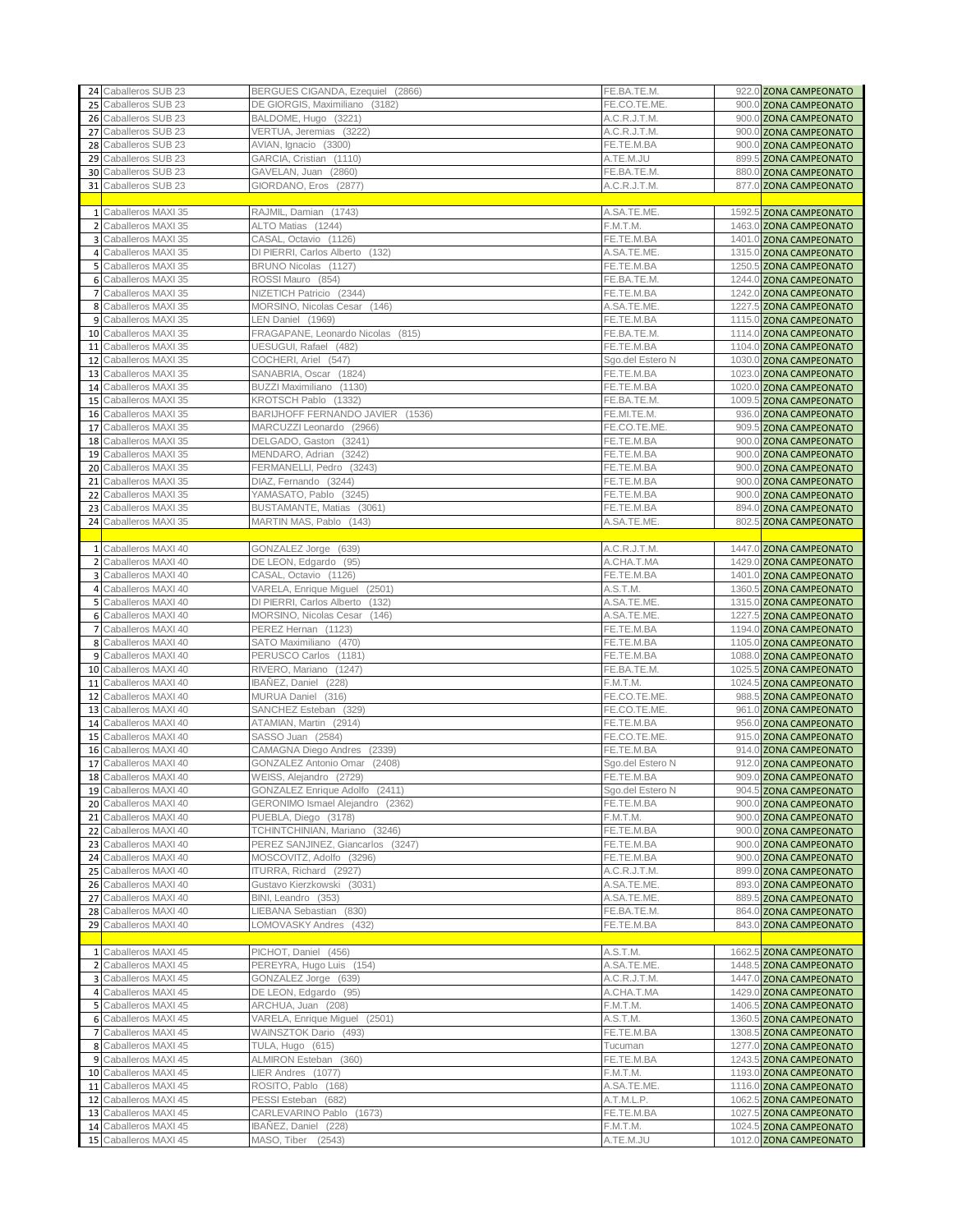|    | 16 Caballeros MAXI 45 | OTERO SAUMELL Juan Carlos (1253)        | FE.TE.M.BA    | 995.0 ZONA CAMPEONATO  |
|----|-----------------------|-----------------------------------------|---------------|------------------------|
|    | 17 Caballeros MAXI 45 | BIANCHINI Fabian (1586)                 | FE.BA.TE.M.   | 969.5 ZONA CAMPEONATO  |
|    | 18 Caballeros MAXI 45 | FABRIZIO, Fernando (1838)               | FE.TE.M.BA    | 939.5 ZONA CAMPEONATO  |
|    | 19 Caballeros MAXI 45 | GARCIA, Cristian (2538)                 | A.C.R.J.T.M.  | 939.0 ZONA CAMPEONATO  |
|    | 20 Caballeros MAXI 45 | BACA, Fabian Orlando (92)               | A.CHA.T.MA    | 928.5 ZONA CAMPEONATO  |
| 21 | Caballeros MAXI 45    | SAMAJA, Facundo (2556)                  | FE.TE.M.BA    | 902.0 ZONA CAMPEONATO  |
| 22 | Caballeros MAXI 45    | BALTAIAN, Leandro (3248)                | FE.TE.M.BA    | 900.0 ZONA CAMPEONATO  |
|    | Caballeros MAXI 45    | MEDINA, Sebastian (3249)                | FE.TE.M.BA    | 900.0 ZONA CAMPEONATO  |
| 23 |                       |                                         |               |                        |
|    | 24 Caballeros MAXI 45 | CHILLEMI, German (3250)                 | FE.TE.M.BA    | 900.0 ZONA CAMPEONATO  |
|    | 25 Caballeros MAXI 45 | SAN PEDRO, Gaston (3251)                | FE.TE.M.BA    | 900.0 ZONA CAMPEONATO  |
|    | 26 Caballeros MAXI 45 | CELAYA, Guillermo (3297)                | FE.TE.M.BA    | 900.0 ZONA CAMPEONATO  |
| 27 | Caballeros MAXI 45    | ESCALERA, Oscar (548)                   | A.TE.M.JU     | 899.0 ZONA CAMPEONATO  |
| 28 | Caballeros MAXI 45    | BUSTAMANTE David (795)                  | FE.BA.TE.M.   | 893.5 ZONA CAMPEONATO  |
| 29 | Caballeros MAXI 45    | RACK Pablo (847)                        | FE.BA.TE.M.   | 888.5 ZONA CAMPEONATO  |
|    | 30 Caballeros MAXI 45 | CARAFFA Gervasio (2355)                 | FE.TE.M.BA    | 885.0 ZONA CAMPEONATO  |
|    | Caballeros MAXI 45    | CABELLO Juan Martin (2967)              | FE.CO.TE.ME   |                        |
| 31 |                       |                                         |               | 883.0 ZONA CAMPEONATO  |
| 32 | Caballeros MAXI 45    | JORGE MARTIN LUQUE (2580)               | F.M.T.M.      | 868.5 ZONA CAMPEONATO  |
|    | 33 Caballeros MAXI 45 | BALDASSARRI Gustavo (1621)              | FE.BA.TE.M.   | 859.5 ZONA CAMPEONATO  |
|    | 34 Caballeros MAXI 45 | AMORIN ALEJANDRO (2059)                 | FE.TE.M.BA    | 857.0 ZONA CAMPEONATO  |
|    | 35 Caballeros MAXI 45 | FELIPE DOS SANTOS, Ademir Milton (2121) | FE.MI.TE.M.   | 846.5 ZONA CAMPEONATO  |
|    |                       |                                         |               |                        |
|    | 1 Caballeros MAXI 50  | PICHOT, Daniel (456)                    | A.S.T.M.      | 1662.5 ZONA CAMPEONATO |
|    | 2 Caballeros MAXI 50  |                                         | A.SA.TE.ME.   | 1448.5 ZONA CAMPEONATO |
|    |                       | PEREYRA, Hugo Luis (154)                |               |                        |
|    | 3 Caballeros MAXI 50  | ARCHUA, Juan (208)                      | F.M.T.M.      | 1406.5 ZONA CAMPEONATO |
|    | 4 Caballeros MAXI 50  | TULA, Hugo (615)                        | Tucuman       | 1277.0 ZONA CAMPEONATO |
|    | 5 Caballeros MAXI 50  | ROLDAN, Jorge (1345)                    | A.S.T.M.      | 1258.5 ZONA CAMPEONATO |
|    | 6 Caballeros MAXI 50  | BRACERAS, Marcelo (286)                 | FE.CO.TE.ME.  | 1197.5 ZONA CAMPEONATO |
|    | 7 Caballeros MAXI 50  | PIGHINI Pablo (1674)                    | FE.TE.M.BA    | 1124.0 ZONA CAMPEONATO |
|    | 8 Caballeros MAXI 50  | GIRI, Sergio Fernando (72)              | A.SA.TE.ME.   | 1100.5 ZONA CAMPEONATO |
| 9  | Caballeros MAXI 50    | STERN, Daniel (1075)                    | A.C.R.J.T.M.  | 1065.5 ZONA CAMPEONATO |
|    | 10 Caballeros MAXI 50 | AMENDOLA, Julio (787)                   | FE.TE.M.BA    | 1044.5 ZONA CAMPEONATO |
|    |                       |                                         |               |                        |
|    | 11 Caballeros MAXI 50 | NAVARRO Sergio (448)                    | FE.TE.M.BA    | 1037.5 ZONA CAMPEONATO |
| 12 | Caballeros MAXI 50    | VIGOLO Alejandro (489)                  | FE.TE.M.BA    | 1016.5 ZONA CAMPEONATO |
| 13 | Caballeros MAXI 50    | ANGUILLESI, Miguel (364)                | FE.TE.M.BA    | 1012.5 ZONA CAMPEONATO |
|    | 14 Caballeros MAXI 50 | BELOQUI Ramon (1331)                    | FE.TE.M.BA    | 1006.0 ZONA CAMPEONATO |
|    | 15 Caballeros MAXI 50 | ACOSTA Gonzalo (786)                    | FE.BA.TE.M.   | 996.0 ZONA CAMPEONATO  |
|    | 16 Caballeros MAXI 50 | WIOR Daniel (1134)                      | FE.TE.M.BA    | 980.0 ZONA CAMPEONATO  |
| 17 | Caballeros MAXI 50    | DORREGO Javier (401)                    | FE.TE.M.BA    | 975.0 ZONA CAMPEONATO  |
| 18 | Caballeros MAXI 50    | MARGINET CAMPOS, Alejandro (1683)       | FE.TE.M.BA    | 972.0 ZONA CAMPEONATO  |
|    |                       |                                         |               |                        |
|    | 19 Caballeros MAXI 50 | MULATERO Ariel (681)                    | A.T.M.L.P.    | 971.5 ZONA CAMPEONATO  |
|    | 20 Caballeros MAXI 50 | PEROT, Alejandro (157)                  | A.SA.TE.ME.   | 954.5 ZONA CAMPEONATO  |
|    | 21 Caballeros MAXI 50 | PECCHENINO, Hector (152)                | A.SA.TE.ME.   | 952.5 ZONA CAMPEONATO  |
| 22 | Caballeros MAXI 50    | BAU Walter (370)                        | FE.TE.M.BA    | 946.0 ZONA CAMPEONATO  |
|    | 23 Caballeros MAXI 50 | MAROUN Javier (1409)                    | FE.BA.TE.M.   | 937.0 ZONA CAMPEONATO  |
|    | 24 Caballeros MAXI 50 | TOCINO Antonio (858)                    | FE.BA.TE.M.   | 922.0 ZONA CAMPEONATO  |
|    | 25 Caballeros MAXI 50 | CASTRO Fabian (291)                     | FE.CO.TE.ME.  | 911.5 ZONA CAMPEONATO  |
| 26 | Caballeros MAXI 50    | VAZQUEZ Alejandro (485)                 | FE.TE.M.BA    | 900.0 ZONA CAMPEONATO  |
|    | Caballeros MAXI 50    |                                         | A.CHA.T.MA    | 900.0 ZONA CAMPEONATO  |
| 27 |                       | SUMIHIRO, Ricardo (3174)                |               |                        |
|    | 28 Caballeros MAXI 50 | LAMAZON, Gustavo G. (3252)              | FE.TE.M.BA    | 900.0 ZONA CAMPEONATO  |
| 29 | Caballeros MAXI 50    | CARDOSO, Andres (3253)                  | FE.TE.M.BA    | 900.0 ZONA CAMPEONATO  |
|    | 30 Caballeros MAXI 50 | ROIG, Dante (3254)                      | FE.TE.M.BA    | 900.0 ZONA CAMPEONATO  |
|    | 31 Caballeros MAXI 50 | TULA, Fabio (3301)                      | FE.TE.M.BA    | 900.0 ZONA CAMPEONATO  |
|    | 32 Caballeros MAXI 50 | ESCUDERO, Carlos (1508)                 | ASO.SA.TE.ME. | 884.5 ZONA CAMPEONATO  |
|    | 33 Caballeros MAXI 50 | ZABALOY, Sergio (861)                   | FE.BA.TE.M.   | 864.5 ZONA CAMPEONATO  |
|    | 34 Caballeros MAXI 50 | MANCILLA, Mario Andres (141)            | A.SA.TE.ME.   | 848.5 ZONA CAMPEONATO  |
|    | 35 Caballeros MAXI 50 | FELIPE DOS SANTOS, Ademir Milton (2121) | FE.MI.TE.M.   | 846.5 ZONA CAMPEONATO  |
|    | 36 Caballeros MAXI 50 | CECCOLI, Ruben (2103)                   | F.M.T.M.      | 834.5 ZONA CAMPEONATO  |
|    |                       |                                         |               |                        |
|    | 37 Caballeros MAXI 50 | NUÑEZ, Carlos Gregorio (743)            | F.C.T.M.      | 829.0 ZONA CAMPEONATO  |
|    | 38 Caballeros MAXI 50 | LETTINGA, Jan (1617)                    | FE.CO.TE.ME.  | 793.0 ZONA CAMPEONATO  |
|    | 39 Caballeros MAXI 50 | BARNI Carlos (2303)                     | A.TE.M.JU     | 787.0 ZONA CAMPEONATO  |
|    |                       |                                         |               |                        |
|    | 1 Caballeros MAXI 55  | ROLDAN, Jorge (1345)                    | A.S.T.M.      | 1258.5 ZONA CAMPEONATO |
|    | 2 Caballeros MAXI 55  | PALACIO LEDESMA, Arturo (746)           | F.C.T.M.      | 1241.0 ZONA CAMPEONATO |
|    | 3 Caballeros MAXI 55  | FRAGAPANE, Leonardo (814)               | FE.BA.TE.M.   | 1212.5 ZONA CAMPEONATO |
|    | 4 Caballeros MAXI 55  | GRECO, Juan Carlos (418)                | FE.TE.M.BA    | 1130.5 ZONA CAMPEONATO |
|    |                       | RODRIGUEZ Aurelio (1182)                |               |                        |
|    | 5 Caballeros MAXI 55  |                                         | FE.TE.M.BA    | 1075.0 ZONA CAMPEONATO |
|    | 6 Caballeros MAXI 55  | CASTRO Miguel Angel (722)               | FE.CO.TE.ME.  | 1070.5 ZONA CAMPEONATO |
|    | 7 Caballeros MAXI 55  | PEREZ Sergio (255)                      | F.M.T.M.      | 1041.0 ZONA CAMPEONATO |
|    | 8 Caballeros MAXI 55  | RAJMIL, Bernardo (163)                  | A.SA.TE.ME.   | 1032.0 ZONA CAMPEONATO |
|    | 9 Caballeros MAXI 55  | ANGUILLESI, Miguel (364)                | FE.TE.M.BA    | 1012.5 ZONA CAMPEONATO |
|    | 10 Caballeros MAXI 55 | MOSCHINI Jose Luis (1256)               | FE.TE.M.BA    | 1003.0 ZONA CAMPEONATO |
|    | 11 Caballeros MAXI 55 | LOPEZ, Ariel (433)                      | FE.TE.M.BA    | 984.0 ZONA CAMPEONATO  |
|    |                       |                                         | F.C.T.M.      |                        |
|    | 12 Caballeros MAXI 55 | VEAS OYARZO, Nelson Fernando (758)      |               | 976.5 ZONA CAMPEONATO  |
|    | 13 Caballeros MAXI 55 | TIRRI, Javier (2557)                    | FE.TE.M.BA    | 912.0 ZONA CAMPEONATO  |
|    | 14 Caballeros MAXI 55 | BETTINOTTI, Alfredo (3255)              | FE.TE.M.BA    | 900.0 ZONA CAMPEONATO  |
|    | 15 Caballeros MAXI 55 | BARR, Juan Eduardo (3256)               | FE.TE.M.BA    | 900.0 ZONA CAMPEONATO  |
|    | 16 Caballeros MAXI 55 | SZTRUM, Jose (3295)                     | FE.TE.M.BA    | 900.0 ZONA CAMPEONATO  |
|    | 17 Caballeros MAXI 55 | CONDORI, Olegario (2883)                | FE.TE.M.BA    | 894.0 ZONA CAMPEONATO  |
|    | 18 Caballeros MAXI 55 | Gomez, Nestor Gerardo (3034)            | FE.BA.TE.M.   | 893.0 ZONA CAMPEONATO  |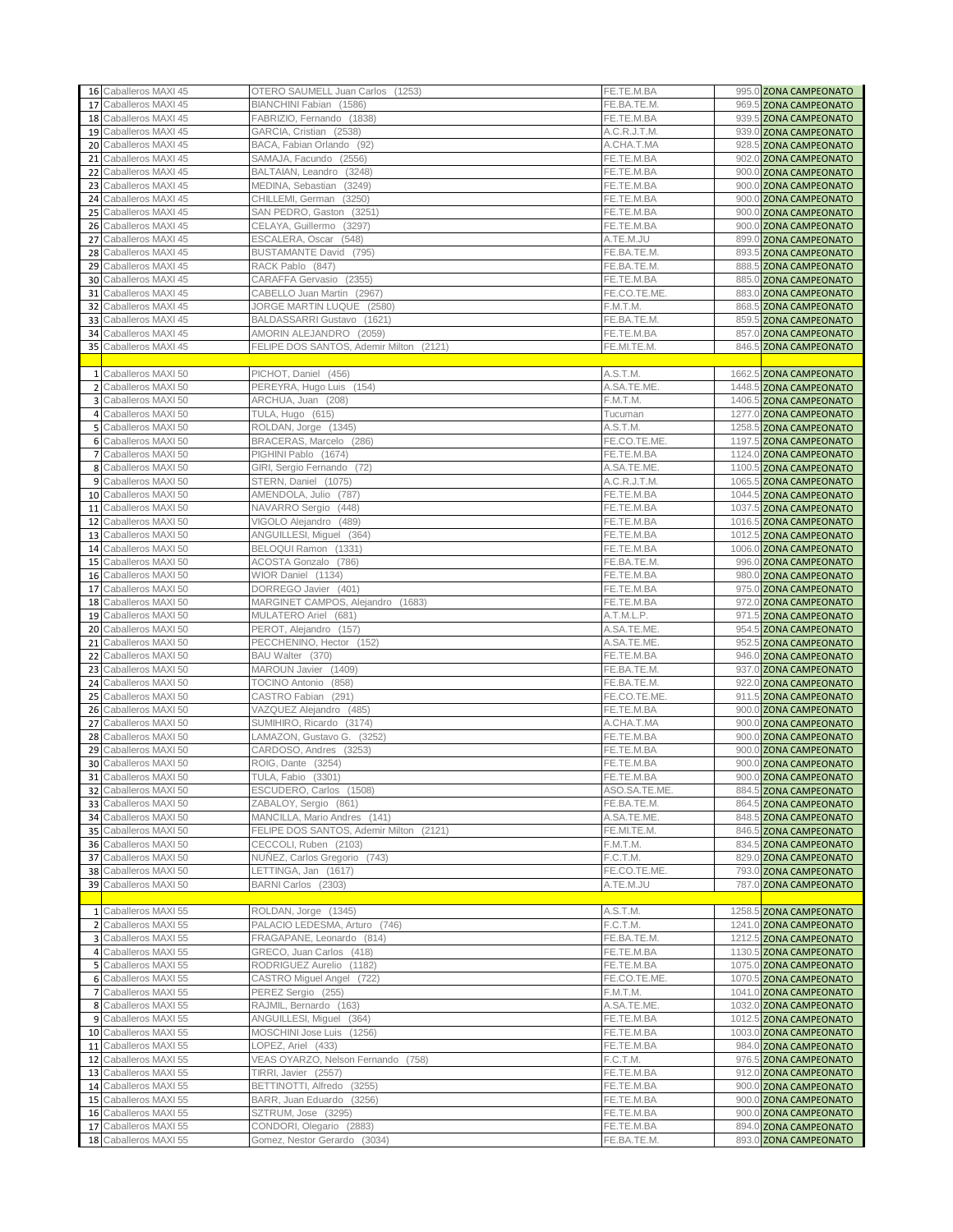|                 | 19 Caballeros MAXI 55                                | PALACIOS, Miguel Jacinto (3033)             | FE.BA.TE.M.              | 887.5 ZONA CAMPEONATO                            |
|-----------------|------------------------------------------------------|---------------------------------------------|--------------------------|--------------------------------------------------|
|                 | 20 Caballeros MAXI 55                                | ESCUDERO, Carlos (1508)                     | ASO.SA.TE.ME             | 884.5 ZONA CAMPEONATO                            |
|                 | 21 Caballeros MAXI 55                                | PUEYO, Oscar (2926)                         | A.C.R.J.T.M.             | 876.0 ZONA CAMPEONATO                            |
|                 |                                                      |                                             |                          |                                                  |
|                 | 22 Caballeros MAXI 55                                | PIZZINATO Gustavo (258)                     | F.M.T.M.                 | 871.0 ZONA CAMPEONATO                            |
| 23              | Caballeros MAXI 55                                   | ELIZARRAGA Eduardo Daniel<br>(2572)         | FE.BA.TE.M.              | 867.5 ZONA CAMPEONATO                            |
| 24              | Caballeros MAXI 55                                   | HERNANDEZ, Carlos Alfredo (2511)            | A.C.R.J.T.M.             | 844.0 ZONA CAMPEONATO                            |
| 25              | Caballeros MAXI 55                                   | TORANZO DAVID (1609)                        | FE.CO.TE.ME              | 831.0 ZONA CAMPEONATO                            |
|                 |                                                      |                                             |                          |                                                  |
|                 | 1 Caballeros MAXI 60                                 | CUELLO, Eduardo (294)                       | FE.CO.TE.ME              | 1396.0 ZONA CAMPEONATO                           |
|                 | 2 Caballeros MAXI 60                                 | OVEJERO, Fernando (451)                     | FE.TE.M.BA               | 1388.5 ZONA CAMPEONATO                           |
|                 | 3 Caballeros MAXI 60                                 | PALACIO LEDESMA, Arturo (746)               | F.C.T.M.                 | 1241.0 ZONA CAMPEONATO                           |
|                 | 4 Caballeros MAXI 60                                 | FRAGAPANE, Leonardo (814)                   | FE.BA.TE.M.              | 1212.5 ZONA CAMPEONATO                           |
|                 | 5 Caballeros MAXI 60                                 | SCHNEIDER, Miguel (1265)                    | FE.TE.M.BA               | 1191.5 ZONA CAMPEONATO                           |
| 6               | Caballeros MAXI 60                                   | PUGA Alfredo (749)                          | F.C.T.M.                 | 1180.5 ZONA CAMPEONATO                           |
|                 | 7 Caballeros MAXI 60                                 |                                             |                          |                                                  |
|                 |                                                      | GARCIA, Carlos (414)                        | FE.TE.M.BA               | 1120.0 ZONA CAMPEONATO                           |
|                 | 8 Caballeros MAXI 60                                 | VILLARROEL, Julio cesar (351)               | San Juan                 | 1050.0 ZONA CAMPEONATO                           |
|                 | 9 Caballeros MAXI 60                                 | RAJMIL, Bernardo (163)                      | A.SA.TE.ME               | 1032.0 ZONA CAMPEONATO                           |
|                 | 10 Caballeros MAXI 60                                | MELILLO Pablo (441)                         | FE.TE.M.BA               | 978.0 ZONA CAMPEONATO                            |
|                 | 11 Caballeros MAXI 60                                | VEAS OYARZO, Nelson Fernando (758)          | F.C.T.M.                 | 976.5 ZONA CAMPEONATO                            |
|                 | 12 Caballeros MAXI 60                                | GUGLIELMONE, Gustavo (2890)                 | FE.TE.M.BA               | 955.0 ZONA CAMPEONATO                            |
|                 | 13 Caballeros MAXI 60                                | GALINDEZ, Oscar (412)                       | FE.TE.M.BA               | 935.0 ZONA CAMPEONATO                            |
|                 | 14 Caballeros MAXI 60                                | FERNANDEZ, Horacio (810)                    | FE.BA.TE.M.              | 917.5 ZONA CAMPEONATO                            |
| 15 <sub>1</sub> | Caballeros MAXI 60                                   | DOMINGUEZ, Luis (3257)                      | FE.TE.M.BA               | 900.0 ZONA CAMPEONATO                            |
|                 | 16 Caballeros MAXI 60                                | SIVACI Pablo (1139)                         | FE.TE.M.BA               | 881.0 ZONA CAMPEONATO                            |
|                 |                                                      |                                             |                          |                                                  |
| 17 <sup>1</sup> | Caballeros MAXI 60                                   | DOS SANTOS, Nelson (2920)                   | FE.TE.M.BA               | 877.0 ZONA CAMPEONATO                            |
|                 | 18 Caballeros MAXI 60                                | ACOSTA, Roberto (3088)                      | F.C.T.M.                 | 873.0 ZONA CAMPEONATO                            |
|                 | 19 Caballeros MAXI 60                                | BERNARDEZ, Victor (2725)                    | FE.TE.M.BA               | 862.5 ZONA CAMPEONATO                            |
|                 | 20 Caballeros MAXI 60                                | FROHMANN Ricardo (1984)                     | FE.TE.M.BA               | 852.0 ZONA CAMPEONATO                            |
|                 |                                                      |                                             |                          |                                                  |
|                 | 1 Caballeros MAXI 65                                 | CASANOVA, Eduardo (385)                     | FE.TE.M.BA               | 1383.5 ZONA CAMPEONATO                           |
| $\overline{2}$  | Caballeros MAXI 65                                   | LARSSON, Carlos (307)                       | FE.CO.TE.ME.             | 1290.5 ZONA CAMPEONATO                           |
|                 | 3 Caballeros MAXI 65                                 | SCHNEIDER, Miguel (1265)                    | FE.TE.M.BA               | 1191.5 ZONA CAMPEONATO                           |
|                 | 4 Caballeros MAXI 65                                 | GARCIA, Carlos (414)                        | FE.TE.M.BA               | 1120.0 ZONA CAMPEONATO                           |
|                 | 5 Caballeros MAXI 65                                 | VILLARROEL, Julio cesar (351)               | San Juan                 | 1050.0 ZONA CAMPEONATO                           |
|                 |                                                      |                                             |                          |                                                  |
|                 | 6 Caballeros MAXI 65                                 | GREBNICOFF Luis (2364)                      | FE.TE.M.BA               | 1022.0 ZONA CAMPEONATO                           |
|                 | 7 Caballeros MAXI 65                                 | ARANCIAGA Jorge (788)                       | FE.BA.TE.M.              | 951.5 ZONA CAMPEONATO                            |
|                 | 8 Caballeros MAXI 65                                 | PALACIO Ruben (347)                         | San Juan                 | 943.0 ZONA CAMPEONATO                            |
|                 | 9 Caballeros MAXI 65                                 | ARNALDA Alejandro (366)                     | FE.TE.M.BA               | 941.5 ZONA CAMPEONATO                            |
|                 | 10 Caballeros MAXI 65                                | WOLFF Miguel (1962)                         | FE.TE.M.BA               | 915.0 ZONA CAMPEONATO                            |
|                 | 11 Caballeros MAXI 65                                | PINELLI Joaquin (1071)                      | FE.CO.TE.ME.             | 909.5 ZONA CAMPEONATO                            |
|                 | 12 Caballeros MAXI 65                                | LEFOSSE, Daniel Hugo (2950)                 | FE.TE.M.BA               | 897.0 ZONA CAMPEONATO                            |
|                 | 13 Caballeros MAXI 65                                | SIRRI, Eduardo (2908)                       | FE.TE.M.BA               | 894.0 ZONA CAMPEONATO                            |
|                 | 14 Caballeros MAXI 65                                | JUAREZ, Mario (1349)                        | A.TE.M.JU                | 881.5 ZONA CAMPEONATO                            |
|                 |                                                      |                                             |                          |                                                  |
|                 | 1 Caballeros MAXI 70                                 | CASANOVA, Eduardo (385)                     | FE.TE.M.BA               | 1383.5 ZONA CAMPEONATO                           |
|                 | 2 Caballeros MAXI 70                                 | LARSSON, Carlos (307)                       | FE.CO.TE.ME              | 1290.5 ZONA CAMPEONATO                           |
|                 |                                                      |                                             |                          |                                                  |
| 3               | Caballeros MAXI 70                                   | BOIKO Hector serafin (342)                  | San Juan                 | 1142.0 ZONA CAMPEONATO                           |
| 4               | Caballeros MAXI 70                                   |                                             |                          |                                                  |
|                 |                                                      | COSACOW, Enrique (131)                      | A.SA.TE.ME.              | 1138.0 ZONA CAMPEONATO                           |
|                 | 5 Caballeros MAXI 70                                 | MONTE Juan (447)                            | FE.TE.M.BA               | 1023.0 ZONA CAMPEONATO                           |
| 6               | Caballeros MAXI 70                                   | LUCERO Juan Roberto (1140)                  | FE.TE.M.BA               | 975.0 ZONA CAMPEONATO                            |
| $\overline{7}$  | Caballeros MAXI 70                                   | VAN LERBERGHE Carlos (1142)                 | FE.TE.M.BA               | 967.0 ZONA CAMPEONATO                            |
|                 | 8 Caballeros MAXI 70                                 | SOGARI Lorenzo (1268)                       | FE.BA.TE.M.              | 950.5 ZONA CAMPEONATO                            |
|                 | 9 Caballeros MAXI 70                                 | SCHIKER, Omar Delfor (174)                  | A.SA.TE.ME.              | 932.0 ZONA CAMPEONATO                            |
|                 | 10 Caballeros MAXI 70                                | AILAN, Hilario (2916)                       | FE.TE.M.BA               | 930.0 ZONA CAMPEONATO                            |
|                 | 11 Caballeros MAXI 70                                | PINELLI Joaquin (1071)                      | FE.CO.TE.ME.             |                                                  |
|                 |                                                      |                                             |                          | 909.5 ZONA CAMPEONATO                            |
|                 | 12 Caballeros MAXI 70                                | DIAZ, Armando (295)                         | FE.CO.TE.ME.             | 881.0 ZONA CAMPEONATO                            |
|                 | 13 Caballeros MAXI 70                                | FIOL Jaime (1688)                           | FE.TE.M.BA               | 807.0 ZONA CAMPEONATO                            |
|                 |                                                      |                                             |                          |                                                  |
|                 | 1 Caballeros MAXI 75                                 | MEYER Alfredo (1144)                        | FE.TE.M.BA               | 1332.5 ZONA CAMPEONATO                           |
|                 | 2 Caballeros MAXI 75                                 | BOIKO Hector serafin (342)                  | San Juan                 | 1142.0 ZONA CAMPEONATO                           |
|                 | 3 Caballeros MAXI 75                                 | COSACOW, Enrique (131)                      | A.SA.TE.ME.              | 1138.0 ZONA CAMPEONATO                           |
|                 | 4 Caballeros MAXI 75                                 | SOGARI Lorenzo (1268)                       | FE.BA.TE.M.              | 950.5 ZONA CAMPEONATO                            |
|                 | 5 Caballeros MAXI 75                                 | ALVAREZ, Jose (1269)                        | FE.TE.M.BA               | 901.0 ZONA CAMPEONATO                            |
|                 | 6 Caballeros MAXI 75                                 | DIAZ, Armando (295)                         | FE.CO.TE.ME.             | 881.0 ZONA CAMPEONATO                            |
|                 |                                                      |                                             |                          |                                                  |
|                 | 1 Cab.(Todo Competidor)                              | ALTO, Gaston (21)                           | F.M.T.M.                 | 2232.0 ZONA TOP                                  |
|                 |                                                      | CIFUENTES Horacio (389)                     |                          |                                                  |
|                 | 2 Cab.(Todo Competidor)                              |                                             | FE.TE.M.BA               | 2211.0 ZONA TOP                                  |
|                 | 3 Cab.(Todo Competidor)                              | GALVANO, Nicolas Daniel (135)               | A.SA.TE.ME.              | 2198.0 ZONA TOP                                  |
|                 | 4 Cab.(Todo Competidor)                              | BAYONA Lucas (371)                          | FE.TE.M.BA               | 2075.0 ZONA TOP                                  |
|                 | 5 Cab.(Todo Competidor)                              | BENTANCOR Martin (375)                      | FE.TE.M.BA               | 2060.0 ZONA TOP                                  |
|                 | 6 Cab.(Todo Competidor)                              | TABACHNIK Pablo Ariel (22)                  | San Juan                 | 2039.0 ZONA TOP                                  |
|                 | 7 Cab.(Todo Competidor)                              | SANCHI Francisco (265)                      | F.M.T.M.                 | 2032.0 ZONA TOP                                  |
| 8               | Cab.(Todo Competidor)                                | DAHER, Juan Manuel (216)                    | F.M.T.M.                 | 2024.0 ZONA TOP                                  |
|                 | 9 Cab.(Todo Competidor)                              | TOLOSA, Santiago (613)                      | Tucuman                  | 1916.0 ZONA CAMPEONATO                           |
|                 | 10 Cab.(Todo Competidor)                             | FUENTES, Leandro Nahuel (409)               | FE.TE.M.BA               | 1899.0 ZONA CAMPEONATO                           |
|                 | 11 Cab.(Todo Competidor)                             | TITOLO, Franco (479)                        | A.CHA.T.MA               | 1817.0 ZONA CAMPEONATO                           |
|                 |                                                      | ORENCEL MELNICK, Alexis (450)               | FE.TE.M.BA               |                                                  |
|                 | 12 Cab.(Todo Competidor)                             |                                             |                          | 1796.0 ZONA CAMPEONATO                           |
|                 | 13 Cab.(Todo Competidor)<br>14 Cab.(Todo Competidor) | JOFFRE, Tomas (137)<br>BAYONA Rodrigo (372) | A.SA.TE.ME<br>FE.TE.M.BA | 1786.0 ZONA CAMPEONATO<br>1782.0 ZONA CAMPEONATO |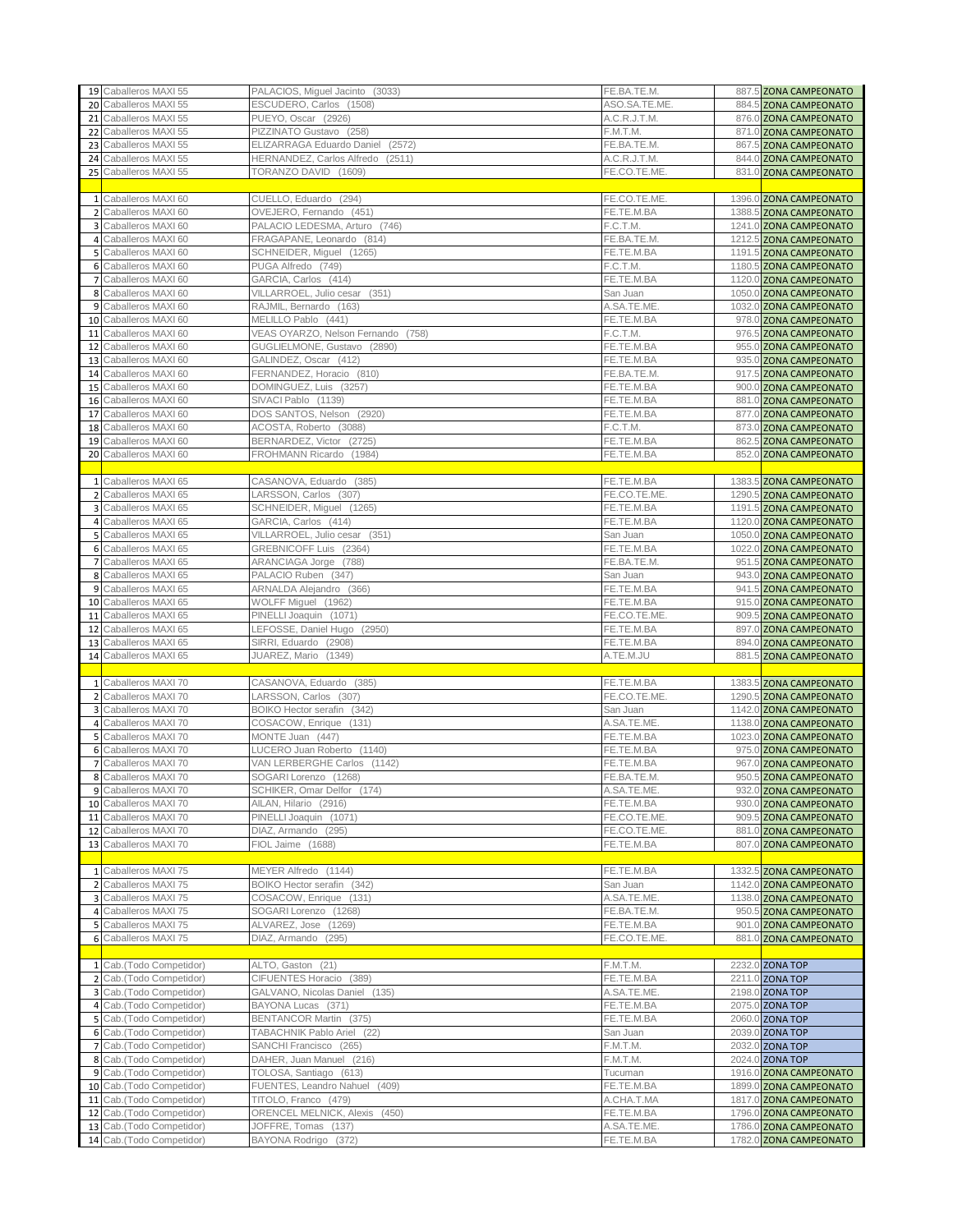|          | 15 Cab. (Todo Competidor)                      | VELARDE, Matias (558)                                                                              | A.S.T.M.                  | 1768.0 ZONA CAMPEONATO                                 |
|----------|------------------------------------------------|----------------------------------------------------------------------------------------------------|---------------------------|--------------------------------------------------------|
| 16       | Cab.(Todo Competidor)                          | LORENZO Santiago Javier (201)                                                                      | F.M.T.M.                  | 1742.0 ZONA CAMPEONATO                                 |
| 17       | Cab.(Todo Competidor)                          | RIBACK, Juan Ignacio (74)                                                                          | A.CHA.T.MA                | 1732.5 ZONA CLASIFICACIÓN                              |
| 18       | Cab.(Todo Competidor)                          | DE VINCENZO, Matias (635)                                                                          | A.C.R.J.T.M.              | 1698.0 ZONA CLASIFICACIÓN                              |
|          | 19 Cab.(Todo Competidor)                       | SARACHO, Ignacio (556)                                                                             | A.S.T.M.                  | 1621.0 ZONA CLASIFICACIÓN                              |
| 20       | Cab.(Todo Competidor)                          | SCHVAB, Brian (330)                                                                                | FE.CO.TE.ME               | 1616.5 ZONA CLASIFICACIÓN                              |
| 21       | Cab.(Todo Competidor)                          | ALTO, Luciano (207)                                                                                | F.M.T.M.                  | 1610.5 ZONA CLASIFICACIÓN                              |
| 22       | Cab.(Todo Competidor)                          | RAJMIL, Damian (1743)                                                                              | A.SA.TE.ME                | 1592.5 ZONA CLASIFICACIÓN                              |
| 23       | Cab.(Todo Competidor)                          | GUADALUPE Matias (419)                                                                             | FE.TE.M.BA                | 1588.0 ZONA CLASIFICACIÓN                              |
| 24       | Cab.(Todo Competidor)                          | LUQUEZ, Gaston (243)                                                                               | F.M.T.M.                  | 1571.0 ZONA CLASIFICACIÓN                              |
| 25       | Cab.(Todo Competidor)                          | PIGHINI Matias (1330)                                                                              | FE.TE.M.BA                | 1552.0 ZONA CLASIFICACIÓN                              |
| 26       | Cab.(Todo Competidor)                          | RIESTRA DI PIETRO, Tomas (166)                                                                     | A.SA.TE.ME<br>FE.TE.M.BA  | 1484.5 ZONA CLASIFICACIÓN                              |
| 27       | Cab.(Todo Competidor)<br>Cab.(Todo Competidor) | MENDEZ, Mariano (443)<br>COSTANTINO Daniel (2206)                                                  | FE.TE.M.BA                | 1429.0 ZONA CLASIFICACIÓN<br>1388.0 ZONA CLASIFICACIÓN |
| 28<br>29 | Cab.(Todo Competidor)                          | LOPEZ MARQUEZ Ezequiel (435)                                                                       | FE.TE.M.BA                | 1344.0 ZONA CLASIFICACIÓN                              |
| 30       | Cab.(Todo Competidor)                          | SANCHEZ, Claudio Sebastian (855)                                                                   | FE.BA.TE.M.               | 1335.0 ZONA CLASIFICACIÓN                              |
| 31       | Cab.(Todo Competidor)                          | SAVANCO, Marcos (1084)                                                                             | Neuguen                   | 1320.0 ZONA CLASIFICACIÓN                              |
| 32       | Cab.(Todo Competidor)                          | RODRIGUEZ Rodrigo (853)                                                                            | FE.BA.TE.M.               | 1236.0 ZONA CLASIFICACIÓN                              |
| 33       | Cab.(Todo Competidor)                          | DE SIMONE Mariano<br>(395)                                                                         | FE.TE.M.BA                | 1233.0 ZONA CLASIFICACIÓN                              |
| 34       | Cab.(Todo Competidor)                          | DELGADILLO Rodrigo (869)                                                                           | FE.TE.M.BA                | 1208.0 ZONA CLASIFICACIÓN                              |
| 35       | Cab.(Todo Competidor)                          | BAS Pablo (631)                                                                                    | A.C.R.J.T.M.              | 1183.0 ZONA CLASIFICACIÓN                              |
| 36       | Cab.(Todo Competidor)                          | NEIRA Dario (449)                                                                                  | FE.TE.M.BA                | 1178.0 ZONA CLASIFICACIÓN                              |
| 37       | Cab.(Todo Competidor)                          | CRIADO Federico (1669)                                                                             | FE.TE.M.BA                | 1158.0 ZONA CLASIFICACIÓN                              |
| 38       | Cab.(Todo Competidor)                          | CERPA, Ezequiel (546)                                                                              | A.TE.M.JU                 | 1144.5 ZONA CLASIFICACIÓN                              |
| 39       | Cab.(Todo Competidor)                          | ACCIARESI Mariano (2342)                                                                           | FE.TE.M.BA                | 1142.0 ZONA CLASIFICACIÓN                              |
| 40       | Cab.(Todo Competidor)                          | RODRIGUEZ Facundo (326)                                                                            | FE.CO.TE.ME               | 1140.0 ZONA CLASIFICACIÓN                              |
| 41       | Cab.(Todo Competidor)                          | PACHECO Sebastian (649)                                                                            | A.C.R.J.T.M.              | 1122.0 ZONA CLASIFICACIÓN                              |
| 42       | Cab.(Todo Competidor)                          | GALLO, Moises (1533)                                                                               | A.TE.M.JU                 | 1120.0 ZONA CLASIFICACIÓN                              |
| 43       | Cab.(Todo Competidor)                          | COSTANTINO, Gabriel (2884)                                                                         | FE.TE.M.BA                | 1086.0 ZONA CLASIFICACIÓN                              |
| 44       | Cab.(Todo Competidor)                          | ESCOBAR, Facundo (2175)                                                                            | A.S.T.M.                  | 1061.0 ZONA CLASIFICACIÓN                              |
| 45       | Cab.(Todo Competidor)                          | MALISZEVSKI Daniel (680)                                                                           | A.T.M.L.P.                | 1039.0 ZONA CLASIFICACIÓN                              |
| 46       | Cab.(Todo Competidor)                          | MESSAD, Martin (1751)                                                                              | Sgo.del Estero N          | 999.5 ZONA CLASIFICACIÓN                               |
| 47       | Cab.(Todo Competidor)                          | PEREZ Lucas (322)<br>GONZALEZ DOS SANTOS, Patricio (3063)                                          | FE.CO.TE.ME               | 996.0 ZONA CLASIFICACIÓN                               |
| 48       | Cab.(Todo Competidor)<br>Cab.(Todo Competidor) | BARIJHOFF FERNANDO JAVIER (1536)                                                                   | FE.TE.M.BA<br>FE.MI.TE.M. | 968.0 ZONA CLASIFICACIÓN                               |
| 49<br>50 | Cab.(Todo Competidor)                          | REA, Matias Sebastian (1520)                                                                       | FE.MI.TE.M.               | 936.0 ZONA CLASIFICACIÓN<br>920.0 ZONA CLASIFICACIÓN   |
| 51       | Cab.(Todo Competidor)                          | ENCE, Emmanuel Marcos (2959)                                                                       | FE.BA.TE.M.               | 919.5 ZONA CLASIFICACIÓN                               |
| 52       | Cab.(Todo Competidor)                          | URTIAGA Santiago (860)                                                                             | FE.BA.TE.M.               | 901.0 ZONA CLASIFICACIÓN                               |
| 53       | Cab.(Todo Competidor)                          | REMON, Juan Pablo (3240)                                                                           | FE.TE.M.BA                | 900.0 ZONA CLASIFICACIÓN                               |
| 54       | Cab.(Todo Competidor)                          | Gustavo Kierzkowski<br>(3031)                                                                      | A.SA.TE.ME                | 893.0 ZONA CLASIFICACIÓN                               |
| 55       | Cab.(Todo Competidor)                          | BINI, Leandro (353)                                                                                | A.SA.TE.ME                | 889.5 ZONA CLASIFICACIÓN                               |
| 56       | Cab.(Todo Competidor)                          | MIRANDA Nahuel (3097)                                                                              | A.T.M.L.P.                | 887.0 ZONA CLASIFICACIÓN                               |
| 57       | Cab.(Todo Competidor)                          | DEMOOR, Rodrigo (3030)                                                                             | FE.BA.TE.M.               | 873.0 ZONA CLASIFICACIÓN                               |
| 58       | Cab.(Todo Competidor)                          | CABRERA SABATE, Tomás (2960)                                                                       | FE.BA.TE.M.               | 853.0 ZONA CLASIFICACIÓN                               |
|          | 59 Cab.(Todo Competidor)                       | CALOSSO, Eber Carlos (1765)                                                                        |                           |                                                        |
|          |                                                |                                                                                                    | Sgo.del Estero N          | 799.0 ZONA CLASIFICACIÓN                               |
|          |                                                |                                                                                                    |                           |                                                        |
|          | 1 Dob.Dam.SUB 13                               | OKUYAMA Abril - MARIÑO Naomi (700113)                                                              | FE.TE.M.BA                | 2422.0 LLAVE FINAL                                     |
|          | 2 Dob.Dam.SUB 13                               | IWASA, Abril - FERNANDEZ Nicolasa (700313)                                                         | FE.TE.M.BA                | 2071.5 LLAVE FINAL                                     |
|          | 3 Dob.Dam.SUB 13                               | DOZO, Yael - MENDEZ, Maitena Nerea (700273)                                                        | A.S.T.M.                  | 2059.0 LLAVE FINAL                                     |
|          | 4 Dob.Dam.SUB 13                               | PEREYRA, Manuela - JARA, Priscila (700021)                                                         | A.C.R.J.T.M.              | 1955.0 LLAVE FINAL                                     |
|          | 5 Dob.Dam.SUB 13                               | SANCHI, Candela - PEREZ, Giuliana (700245)                                                         | F.M.T.M.                  | 1933.0 LLAVE FINAL                                     |
|          | 6 Dob.Dam.SUB 13                               | BOUSQUET, Jazmil Abigail - ALMARAZ, Melina Jazmin (700269)                                         | FE.BA.TE.M.               | 1800.0 LLAVE FINAL                                     |
|          | 7 Dob.Dam.SUB 13                               | CANSECO Betina - COSCI, Alina (700220)                                                             | A.TE.M.JU                 | 1693.0 LLAVE FINAL                                     |
|          | 8 Dob.Dam.SUB 13                               | LOZA, Tais Daiana - VILLALBA, Magdalena Guadalupe (700240)                                         | A.F.T.M.<br>FE.CO.TE.ME.  | 1667.0 LLAVE FINAL                                     |
|          | 9 Dob.Dam.SUB 13                               | LALLI, Katherine - LALLI, Morena (700238)                                                          |                           | 1574.5 LLAVE FINAL                                     |
|          | 1 Dob.Dam.SUB 18                               | SARACHO, Felicitas - MENDEZ, lara Antonella (700272)                                               | A.S.T.M.                  | 2528.0 LLAVE FINAL                                     |
|          | 2 Dob.Dam.SUB 18                               | ALVAREZ, Martina - ZAPATERO HEIT, Daniela (700040)                                                 | A.TE.M.JU                 | 2301.5 LLAVE FINAL                                     |
|          | 3 Dob.Dam.SUB 18                               | PEREZ, Camila - FRAGAPANE, Isabella Agustina (700265)                                              | FE.BA.TE.M.               | 2258.5 LLAVE FINAL                                     |
|          | 4 Dob.Dam.SUB 18                               | GONZALEZ, Aldana - CALVO, Julieta (700297)                                                         | A.C.R.J.T.M.              | 2108.5 LLAVE FINAL                                     |
|          | 5 Dob.Dam.SUB 18                               | SAEZ, Carla - OSTERGAARD FRANK, Lucia Gualdalupe (700368)                                          | A.CHA.T.MA                | 2063.5 LLAVE FINAL                                     |
|          | 6 Dob.Dam.SUB 18                               | RIOS Guillermina - ROMERO, Paula (700383)                                                          | F.M.T.M.                  | 2042.5 LLAVE FINAL                                     |
|          | 7 Dob.Dam.SUB 18                               | MANTOVANO, Micaela - WU, Luciana (700320)                                                          | FE.TE.M.BA                | 1800.0 LLAVE FINAL                                     |
|          | 8 Dob.Dam.SUB 18                               | MARTINEZ, Abril - TRUJILLO PALACIO Samantah (700319)                                               | FE.TE.M.BA                | 1768.0 LLAVE FINAL                                     |
|          | 9 Dob.Dam.SUB 18                               | SORIA, Abril - LALLI, Julieta (700141)                                                             | FE.CO.TE.ME.              | 1646.5 LLAVE FINAL                                     |
|          |                                                |                                                                                                    |                           |                                                        |
|          | 1 Dob.Dam.MAXI 35                              | VARELA, Cecilia - MURO, Myriam Edith (700284)                                                      | A.S.T.M.                  | 2411.0 LLAVE FINAL                                     |
|          | 2 Dob.Dam.MAXI 35                              | HARIMA, Marcela - SUZUKI, Maria Catalina (700369)                                                  | A.CHA.T.MA                | 2054.5 LLAVE FINAL                                     |
|          | 3 Dob.Dam.MAXI 35                              | PIUMA, Vanessa C. - HAMBARDZUMYAN Irina (700336)                                                   | FE.TE.M.BA                | 2047.0 LLAVE FINAL                                     |
|          | 4 Dob.Dam.MAXI 35                              | ZAPATERO Estela Maris - ZAPATERO Carina (700048)                                                   | A.TE.M.JU                 | 1910.0 LLAVE FINAL                                     |
|          | 5 Dob.Dam.MAXI 35                              | SAAVEDRA Soledad - LUCERO, Daniela (700233)                                                        | F.M.T.M.                  | 1775.5 LLAVE FINAL                                     |
|          | 6 Dob.Dam.MAXI 35                              | HORMECHE, Adriana - YAMAGUCHI Patricia (700340)                                                    | FE.TE.M.BA                | 1742.0 LLAVE FINAL                                     |
|          | 1 Dob.Dam.MAXI 50                              |                                                                                                    | FE.TE.M.BA                |                                                        |
|          | 2 Dob.Dam.MAXI 50                              | CHINEN MIYASHIRO, Miriam - VITULLO, Anabel miriam (700345)                                         | FE.TE.M.BA                | 2179.0 LLAVE FINAL                                     |
|          | 3 Dob.Dam.MAXI 50                              | WEBER Evelina - BORONAT Silvia (700104)<br>DUSSET, Flavia Argentina - GIARDINIERI, Myrian (700227) | F.C.T.M.                  | 2149.0 LLAVE FINAL<br>1850.0 LLAVE FINAL               |
|          | 4 Dob.Dam.MAXI 50                              | BIANCHI Silvia - ROCHA, Sofia (700216)                                                             | A.TE.M.JU                 | 1849.0 LLAVE FINAL                                     |
|          | 5 Dob.Dam.MAXI 50                              | SANCHEZ, Patricia - ALVAREZ, Alicia (700250)                                                       | FE.CO.TE.ME.              | 1827.5 LLAVE FINAL                                     |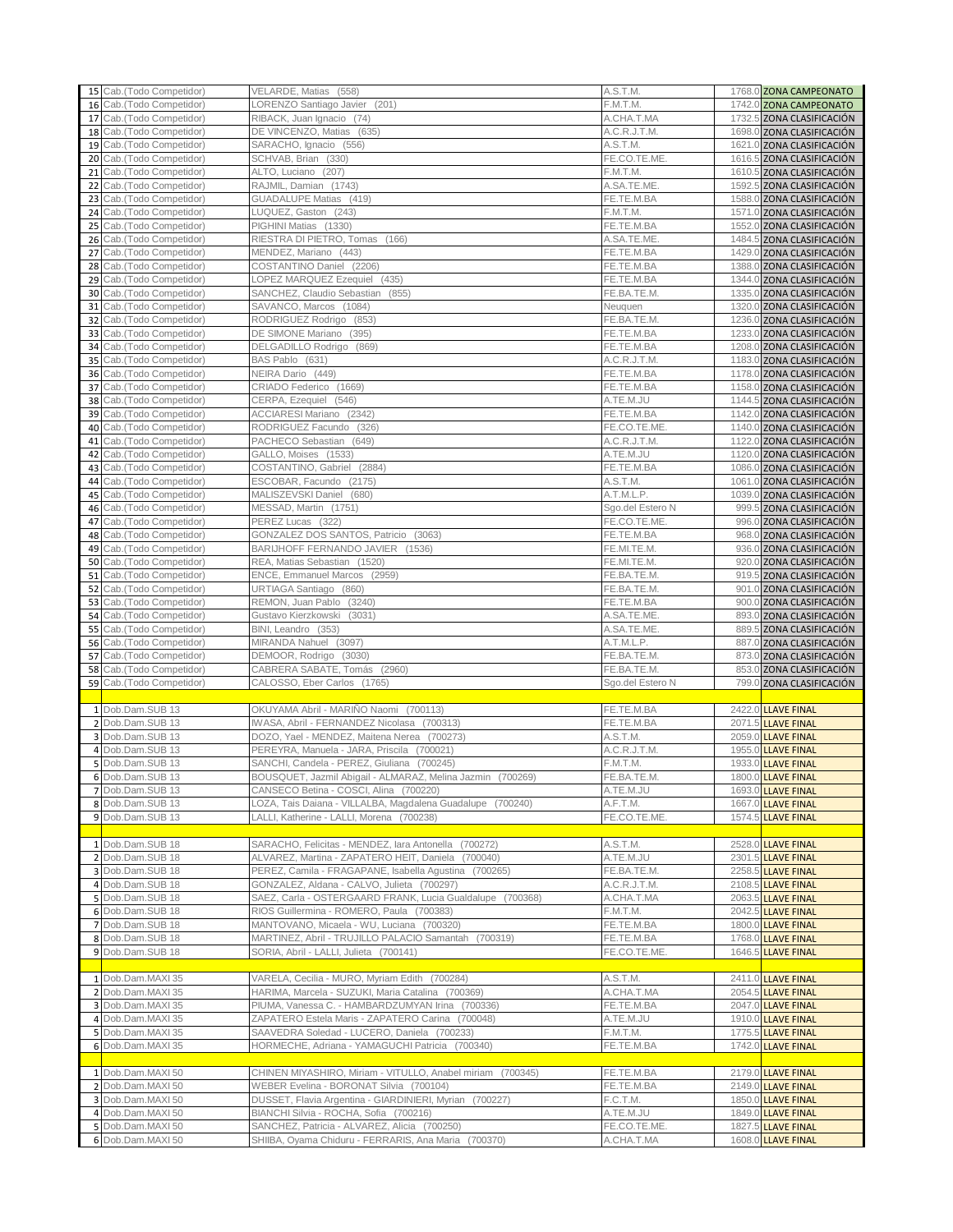| 1 Dob.Dam.MAYORES | CODINA Ana Marta - KAIZOJI Camila (700071)                     | A.CHA.T.MA        | 3375.0 LLAVE FINAL |
|-------------------|----------------------------------------------------------------|-------------------|--------------------|
| 2 Dob.Dam.MAYORES | FUKUHARA Paula - IWASA Agustina Naomi (700329)                 | FE.TE.M.BA        | 3268.0 LLAVE FINAL |
|                   |                                                                |                   |                    |
| 3 Dob.Dam.MAYORES | MOLERO, Candela - BATISTA, Valentina (700278)                  | F.M.T.M.          | 2896.0 LLAVE FINAL |
| 4 Dob.Dam.MAYORES | DOINO, Jorgelina - RAJMIL, Muriel (700291)                     | A.SA.TE.ME.       | 2628.0 LLAVE FINAL |
| 5 Dob.Dam.MAYORES | TEJERINA, Selene - ZAPATERO HEIT, Ana (700223)                 | A.TE.M.JU         | 2319.5 LLAVE FINAL |
| 6 Dob.Dam.MAYORES | UNTERKIRCHER, Gloria Maria - LOVERA ARTEAGA Crismi Paola       | FE.TE.M.BA        | 2134.0 LLAVE FINAL |
| 7 Dob.Dam.MAYORES | KONIG, Karen Veronica - KONIG, Marianella (700338)             | FE.MI.TE.M.       | 1934.0 LLAVE FINAL |
| 8 Dob.Dam.MAYORES | ITURRA Josefina - CERDA Florencia (700277)                     | A.C.R.J.T.M.      | 1720.0 LLAVE FINAL |
|                   |                                                                |                   |                    |
| 1 Dob.Cab.SUB 9   | SORIA CASTILLO, Tomas Esteban - LOPEZ DIAZ, Benjamin (700274)  | A.S.T.M.          | 1894.0 LLAVE FINAL |
| 2 Dob.Cab.SUB 9   | ASMU, Agustín - ALLENDEZ, Alvaro Deian (700270)                | <b>Entre Rios</b> | 1868.0 LLAVE FINAL |
| 3 Dob.Cab.SUB 9   | BIANCHINI, Ignacio - Gomez, Benjamin Matias (700264)           | FE.BA.TE.M.       | 1815.0 LLAVE FINAL |
| 4 Dob.Cab.SUB 9   | ZENIQUEL, Matias - VIVAS, Maximo (700362)                      | A.CHA.T.MA        | 1805.0 LLAVE FINAL |
| 5 Dob.Cab.SUB 9   | BERARDI, Leon - CELAYA LLAMOSAS, Camilo (700308)               | FE.TE.M.BA        | 1800.0 LLAVE FINAL |
|                   |                                                                | F.M.T.M.          |                    |
| 6 Dob.Cab.SUB 9   | GALLARDO, Baltazar - CORTES, Benjamin (700228)                 |                   | 1781.0 LLAVE FINAL |
| 7 Dob.Cab.SUB 9   | BENTANCOR Matias - DOLCET, Luciano (700307)                    | FE.TE.M.BA        | 1753.5 LLAVE FINAL |
| 8 Dob.Cab.SUB 9   | NIEVA Santiago - ALAMO Nahuel (700060)                         | A.TE.M.JU         | 1751.5 LLAVE FINAL |
| 9 Dob.Cab.SUB 9   | APONTE, Bruno - JARA, Thiago Francisco (700328)                | FE.MI.TE.M.       | 1744.0 LLAVE FINAL |
|                   |                                                                |                   |                    |
| 1 Dob.Cab.SUB 11  | VIDELA, Ignacio - ISURA Joaquin (700229)                       | F.M.T.M.          | 2041.5 LLAVE FINAL |
| 2 Dob.Cab.SUB 11  | VIVAS, Matias Leonardo - TABENI, Bautista (700363)             | A.CHA.T.MA        | 2001.5 LLAVE FINAL |
| 3 Dob.Cab.SUB 11  | BASSO, Valentin - DOLCET, Mauro (700309)                       | FE.TE.M.BA        | 1965.0 LLAVE FINAL |
| 4 Dob.Cab.SUB 11  | SOLLA Enzo - FRANCO, Manuel (700310)                           | FE.TE.M.BA        | 1840.5 LLAVE FINAL |
| 5 Dob.Cab.SUB 11  | PEREZ, Ivan Diego - LANGE, Santiago (700268)                   | FE.BA.TE.M.       | 1800.0 LLAVE FINAL |
| 6 Dob.Cab.SUB 11  | SERRA, Ignacio - PUEYO, Linares Tiago (700298)                 | A.C.R.J.T.M.      | 1765.5 LLAVE FINAL |
| 7 Dob.Cab.SUB 11  | CARRIZO, Lautaro - REYNAGA, Facundo (700215)                   | A.TE.M.JU         | 1733.5 LLAVE FINAL |
|                   |                                                                |                   |                    |
| 1 Dob.Cab.SUB 13  | CALLABA Nicolas - LEMOS, Ulises (700311)                       | FE.TE.M.BA        | 2565.0 LLAVE FINAL |
| 2 Dob.Cab.SUB 13  | CARPIO, Francisco - JANG, Agustin (700312)                     | FE.TE.M.BA        | 2361.5 LLAVE FINAL |
| 3 Dob.Cab.SUB 13  | ROLLA, Tomas - RATTI, Joaquin (700241)                         | A.F.T.M.          | 2183.0 LLAVE FINAL |
| 4 Dob.Cab.SUB 13  | SERRA Santiago - PEREYRA Tobias (700022)                       | A.C.R.J.T.M.      |                    |
|                   |                                                                |                   | 2095.0 LLAVE FINAL |
| 5 Dob.Cab.SUB 13  | SAAVEDRA ALIN Tomas - MARTINEZ Federico (700152)               | F.M.T.M.          | 2060.0 LLAVE FINAL |
| 6 Dob.Cab.SUB 13  | ZAPATERO HEIT Martin - LOPEZ RIVERO Martin (700041)            | A.TE.M.JU         | 2059.0 LLAVE FINAL |
| 7 Dob.Cab.SUB 13  | VARELA, Franco - ESPECHE, Santiago (700305)                    | A.S.T.M.          | 1841.5 LLAVE FINAL |
| 8 Dob.Cab.SUB 13  | POZA Tomas - SPINAZZOLA, Joaquin (700263)                      | FE.BA.TE.M.       | 1798.5 LLAVE FINAL |
| 9 Dob.Cab.SUB 13  | CORTINA, Bautista - COCHERI, Matias Ignacio (700354)           | Sgo.del Estero N  | 1769.0 LLAVE FINAL |
| 10 Dob.Cab.SUB 13 | SAN JUAN JEREMIAS, Joaquin - GRADE, Lucas Adrian (700382)      | FE.MI.TE.M.       | 1740.5 LLAVE FINAL |
| 11 Dob.Cab.SUB 13 | ANDREATTA, Matias - VARGAS, Ignacio (700364)                   | A.CHA.T.MA        | 1737.0 LLAVE FINAL |
|                   |                                                                |                   |                    |
|                   |                                                                |                   |                    |
| 1 Dob.Cab.SUB 15  | SANCHI Tomas - VILLAROEL Franco (700154)                       | F.M.T.M.          | 2645.5 LLAVE FINAL |
| 2 Dob.Cab.SUB 15  | SPINELLI, Franco - SATRIANI, Genaro (700317)                   | FE.TE.M.BA        | 2619.5 LLAVE FINAL |
| 3 Dob.Cab.SUB 15  | CONDE MEIRAS, Matias - MARINI, Santiago (700316)               | FE.TE.M.BA        | 2609.0 LLAVE FINAL |
| 4 Dob.Cab.SUB 15  | BARJA Luis - FARFAN Maciel (700042)                            | A.TE.M.JU         | 2516.0 LLAVE FINAL |
| 5 Dob.Cab.SUB 15  | DE LEON, Facundo - DE LEON, Fausto (700365)                    |                   | 2294.0 LLAVE FINAL |
|                   |                                                                | A.CHA.T.MA        |                    |
| 6 Dob.Cab.SUB 15  | ABRAHAM, Samir - CHIAPONI Mateo (700285)                       | Tucuman           | 2226.0 LLAVE FINAL |
| 7 Dob.Cab.SUB 15  | DEL FABRO, Franco - FALABELLA, Nicolas (700290)                | A.SA.TE.ME.       | 2120.5 LLAVE FINAL |
| 8 Dob.Cab.SUB 15  | DIAZ, Rafael - PLAÑEZ, Santiago (700121)                       | A.S.T.M.          | 2120.0 LLAVE FINAL |
| 9 Dob.Cab.SUB 15  | FERREYRA Matias - LOPEZ Valentin (700081)                      | FE.CO.TE.ME.      | 2015.5 LLAVE FINAL |
| 10 Dob.Cab.SUB 15 | BIANCHINI, Nicolas - SIMOIZ, Enzo Luciano (700262)             | FE.BA.TE.M.       | 1963.5 LLAVE FINAL |
| 11 Dob.Cab.SUB 15 | BRITOS Franco - ROMANIUK Ariel (700301)                        | A.C.R.J.T.M.      | 1823.0 LLAVE FINAL |
| 12 Dob.Cab.SUB 15 | MASSIN DAVALOS, Gonzalo Dario - VILLALBA, Andres Jeremias      | A.F.T.M.          | 1766.5 LLAVE FINAL |
|                   |                                                                |                   |                    |
| 1 Dob.Cab.SUB 18  | BENTANCOR Martin - FUENTES Leandro Nahuel (700110)             | FE.TE.M.BA        | 3959.0 LLAVE FINAL |
| 2 Dob.Cab.SUB 18  | ORENCEL MELNICK, Alexis - GUADALUPE Matias (700318)            | FE.TE.M.BA        | 3384.0 LLAVE FINAL |
| 3 Dob.Cab.SUB 18  | LORENZO Santiago Javier - ALTO, Luciano (700231)               | F.M.T.M.          | 3352.5 LLAVE FINAL |
| 4 Dob.Cab.SUB 18  | RIESTRA DI PIETRO, Tomas - MARTINELLI, Gino (700295)           | A.SA.TE.ME.       | 2696.0 LLAVE FINAL |
| 5 Dob.Cab.SUB 18  | CIEZA, Ivan Andres - LEGUIZAMON, Franco Ciro (700247)          | A.F.T.M.          | 2266.5 LLAVE FINAL |
| 6 Dob.Cab.SUB 18  | REYNA, Bruno - DI RIENZO, Stefano (700253)                     | FE.CO.TE.ME.      | 2224.0 LLAVE FINAL |
| 7 Dob.Cab.SUB 18  | KRAMER Enzo - LOPEZ VEGA Lautaro (700376)                      | A.T.M.L.P.        | 2005.5 LLAVE FINAL |
| 8 Dob.Cab.SUB 18  | POZA, Franco - LIEBANA Juancruz (700261)                       | FE.BA.TE.M.       | 2001.5 LLAVE FINAL |
| 9 Dob.Cab.SUB 18  | CORTEZ Francisco - QUINTEROS, Mariano (700299)                 | A.C.R.J.T.M.      | 1800.0 LLAVE FINAL |
| 10 Dob.Cab.SUB 18 | GONZALEZ, Joaquín - LOTO, Juan Andres (700358)                 | Sgo.del Estero N  | 1793.0 LLAVE FINAL |
| 11 Dob.Cab.SUB 18 | RIBACK Tobias - MASSIN Francisco (700066)                      | A.CHA.T.MA        | 1735.0 LLAVE FINAL |
| 12 Dob.Cab.SUB 18 | BAEZ SNIECHOWSKI, Maximiliano - DIAZ, Matias Exequiel (700053) | FE.MI.TE.M.       | 1697.5 LLAVE FINAL |
|                   |                                                                |                   |                    |
| 1 Dob.Cab.SUB 23  | TITOLO, Franco - RIBACK, Juan Ignacio (700366)                 | A.CHA.T.MA        | 3549.5 LLAVE FINAL |
| 2 Dob.Cab.SUB 23  | SARACHO, Ignacio - VELARDE, Matias (700271)                    | A.S.T.M.          |                    |
|                   |                                                                |                   | 3389.0 LLAVE FINAL |
| 3 Dob.Cab.SUB 23  | TOLOSA, Santiago - SAADE Daniel (700078)                       | Tucuman           | 3166.0 LLAVE FINAL |
| 4 Dob.Cab.SUB 23  | GIBO Nicolas - YAMAMOTO Leandro (700324)                       | FE.TE.M.BA        | 3131.0 LLAVE FINAL |
| 5 Dob.Cab.SUB 23  | CHERNY Federico - WALDSZAN Matias (700323)                     | FE.TE.M.BA        | 3037.0 LLAVE FINAL |
| 6 Dob.Cab.SUB 23  | AZCOAGA PUYO Alejandro Daniel - AZCOAGA PUYO Christian         | A.F.T.M.          | 2945.0 LLAVE FINAL |
| 7 Dob.Cab.SUB 23  | DE VINCENZO Matias - OBANDO Brian (700213)                     | A.C.R.J.T.M.      | 2781.0 LLAVE FINAL |
| 8 Dob.Cab.SUB 23  | LARA Nicolas - CHAVEZ Pedro (700232)                           | F.M.T.M.          | 2372.0 LLAVE FINAL |
| 9 Dob.Cab.SUB 23  | MENDEZ, Emiliano - PEROT, David (700296)                       | A.SA.TE.ME.       | 2194.0 LLAVE FINAL |
| 10 Dob.Cab.SUB 23 | ENCE, Emmanuel Marcos - GAVELAN, Juan (700256)                 | FE.BA.TE.M.       | 1799.5 LLAVE FINAL |
| 11 Dob.Cab.SUB 23 | GARCIA, Cristian - RIVERO, Claudio (700280)                    | A.TE.M.JU         | 1798.5 LLAVE FINAL |
| 12 Dob.Cab.SUB 23 | GUERRERO, Lucio - DE GIORGIS, Maximiliano (700249)             | FE.CO.TE.ME.      | 1761.0 LLAVE FINAL |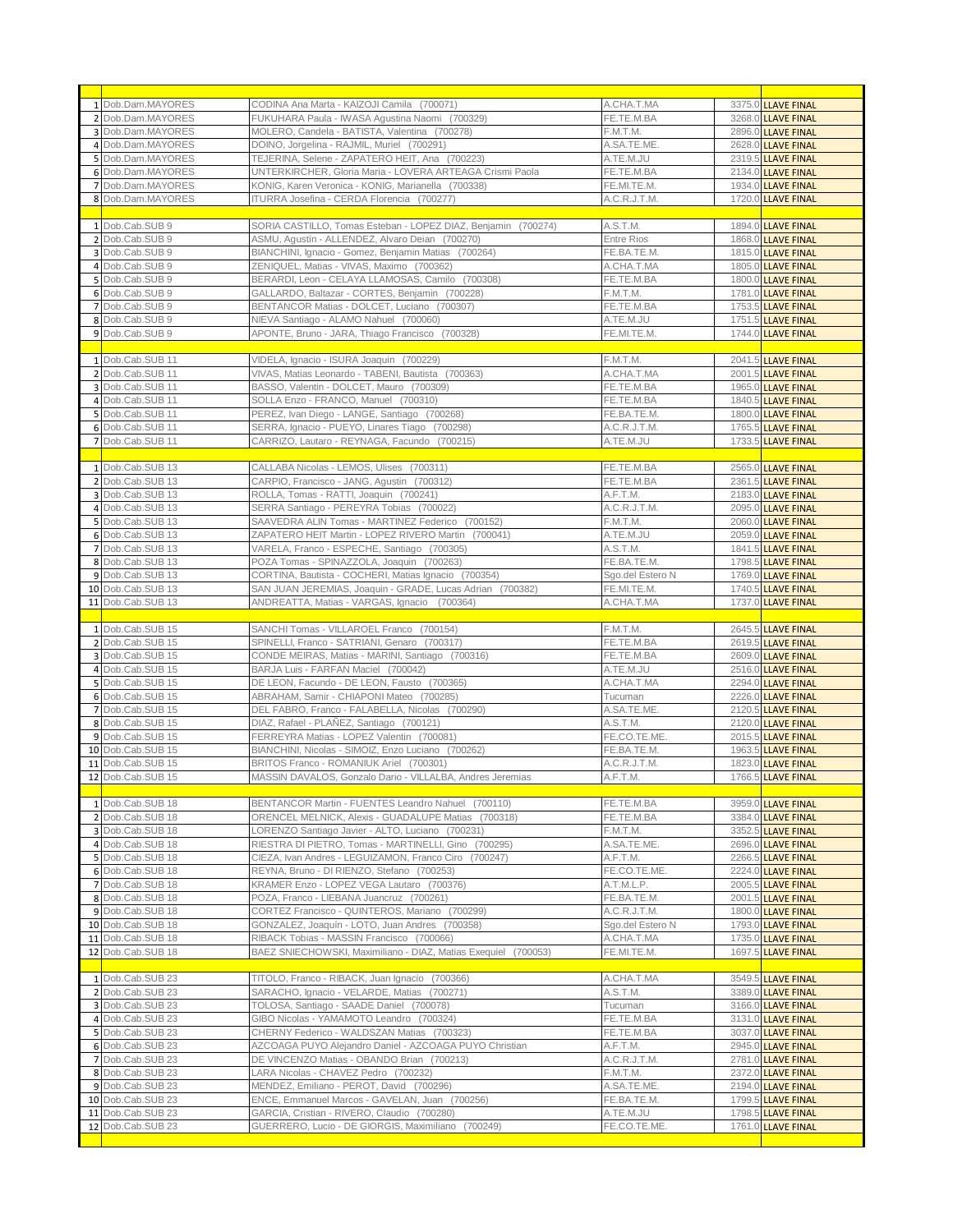| 1 Dob.Cab.MAXI 35                      | ALTO Matias - ARCHUA, Juan (700243)                                                                      | F.M.T.M.               | 2869.5 LLAVE FINAL                       |
|----------------------------------------|----------------------------------------------------------------------------------------------------------|------------------------|------------------------------------------|
| 2 Dob.Cab.MAXI 35                      | MORSINO, Nicolas Cesar - RAJMIL, Damian (700292)                                                         | A.SA.TE.ME.            | 2820.0 LLAVE FINAL                       |
| 3 Dob.Cab.MAXI 35                      | PEREZ Hernan - CASAL, Octavio (700334)                                                                   | FE.TE.M.BA             | 2595.0 LLAVE FINAL                       |
| 4 Dob.Cab.MAXI 35                      | BRUNO Nicolas - NIZETICH Patricio (700333)                                                               | FE.TE.M.BA             | 2492.5 LLAVE FINAL                       |
| 5 Dob.Cab.MAXI 35                      | FRAGAPANE, Leonardo Nicolas - ROSSI Mauro (700258)                                                       | FE.BA.TE.M.            | 2358.0 LLAVE FINAL                       |
| 6 Dob.Cab.MAXI 35                      | MURUA Daniel - SANCHEZ Esteban (700083)                                                                  | FE.CO.TE.ME.           | 1949.5 LLAVE FINAL                       |
| 7 Dob.Cab.MAXI 35                      | COCHERI, Ariel - GONZALEZ Antonio Omar (700359)                                                          | Sgo.del Estero N       | 1942.0 LLAVE FINAL                       |
| 8 Dob.Cab.MAXI 35                      | ESCALERA, Oscar - ZAPATERO, Daniel (700286)                                                              | A.TE.M.JU              | 1824.5 LLAVE FINAL                       |
|                                        |                                                                                                          |                        |                                          |
|                                        |                                                                                                          |                        |                                          |
| 1 Dob.Cab.MAXI 45                      | PICHOT, Daniel - VARELA, Enrique Miguel (700282)                                                         | A.S.T.M.               | 3023.0 LLAVE FINAL                       |
| 2 Dob.Cab.MAXI 45                      | DI PIERRI Carlos Alberto - PEREYRA Hugo Luis (700090)                                                    | A.SA.TE.ME.            | 2763.5 LLAVE FINAL                       |
| 3 Dob.Cab.MAXI 45                      | DE LEON, Edgardo - BACA, Fabian Orlando (700367)                                                         | A.CHA.T.MA             | 2357.5 LLAVE FINAL                       |
| 4 Dob.Cab.MAXI 45                      | IBAÑEZ, Daniel - LIER Andres (700242)                                                                    | F.M.T.M.               | 2217.5 LLAVE FINAL                       |
| 5 Dob.Cab.MAXI 45                      | ALMIRON Esteban - BALTAIAN, Leandro (700344)                                                             | FE.TE.M.BA             | 2143.5 LLAVE FINAL                       |
| 6 Dob.Cab.MAXI 45                      | PESSI Esteban - MULATERO Ariel (700378)                                                                  | A.T.M.L.P.             | 2034.0 LLAVE FINAL                       |
| 7 Dob.Cab.MAXI 45                      | SAMAJA, Facundo - CARLEVARINO Pablo (700343)                                                             | FE.TE.M.BA             | 1929.5 LLAVE FINAL                       |
|                                        |                                                                                                          |                        |                                          |
| 8 Dob.Cab.MAXI 45                      | BIANCHINI Fabian - ZABALOY, Sergio (700259)                                                              | FE.BA.TE.M.            | 1834.0 LLAVE FINAL                       |
| 9 Dob.Cab.MAXI 45                      | BARNI Carlos - MASO, Tiber (700361)                                                                      | A.TE.M.JU              | 1799.0 LLAVE FINAL                       |
|                                        |                                                                                                          |                        |                                          |
| 1 Dob.Cab.MAXI 55                      | LARSSON Carlos - CUELLO Eduardo (700137)                                                                 | FE.CO.TE.ME.           | 2686.5 LLAVE FINAL                       |
| 2 Dob.Cab.MAXI 55                      | PALACIO LEDESMA, Arturo - PUGA Alfredo (700217)                                                          | F.C.T.M.               | 2421.5 LLAVE FINAL                       |
| 3 Dob.Cab.MAXI 55                      | OVEJERO, Fernando - BETTINOTTI, Alfredo (700349)                                                         | FE.TE.M.BA             | 2288.5 LLAVE FINAL                       |
| 4 Dob.Cab.MAXI 55                      | FERNANDEZ, Horacio - FRAGAPANE, Leonardo (700260)                                                        | FE.BA.TE.M.            | 2130.0 LLAVE FINAL                       |
| 5 Dob.Cab.MAXI 55                      | TIRRI, Javier - GUGLIELMONE, Gustavo (700381)                                                            |                        | 1867.0 LLAVE FINAL                       |
|                                        |                                                                                                          | FE.TE.M.BA             |                                          |
|                                        |                                                                                                          |                        |                                          |
| 1 Dob.Cab.MAXI 65                      | MONTE Juan - CASANOVA, Eduardo (700351)                                                                  | FE.TE.M.BA             | 2406.5 LLAVE FINAL                       |
| 2 Dob.Cab.MAXI 65                      | SCHNEIDER, Miguel - GARCIA, Carlos (700352)                                                              | FE.TE.M.BA             | 2311.5 LLAVE FINAL                       |
| 3 Dob.Cab.MAXI 65                      | BOIKO Hector serafin - VILLARROEL, Julio cesar (700304)                                                  | San Juan               | 2192.0 LLAVE FINAL                       |
| 4 Dob.Cab.MAXI 65                      | COSACOW, Enrique - SCHIKER, Omar Delfor (700289)                                                         | A.SA.TE.ME.            | 2070.0 LLAVE FINAL                       |
| 5 Dob.Cab.MAXI 65                      | PINELLI Joaquin - DIAZ, Armando (700178)                                                                 | FE.CO.TE.ME.           | 1790.5 LLAVE FINAL                       |
|                                        |                                                                                                          |                        |                                          |
|                                        |                                                                                                          |                        |                                          |
| 1 Dob.Cab.MAYORES                      | BAYONA Lucas - CIFUENTES Horacio (700326)                                                                | FE.TE.M.BA             | 4286.0 LLAVE FINAL                       |
| 2 Dob.Cab.MAYORES                      | ALTO, Gaston - SANCHI Francisco (700230)                                                                 | F.M.T.M.               | 4264.0 LLAVE FINAL                       |
| 3 Dob.Cab.MAYORES                      | GALVANO Nicolas Daniel - JOFFRE Tomas (700086)                                                           | A.SA.TE.ME.            | 3984.0 LLAVE FINAL                       |
| 4 Dob.Cab.MAYORES                      | SATO CORIA, Lautaro - MARIÑO, Ignacio (700325)                                                           | FE.TE.M.BA             | 2932.5 LLAVE FINAL                       |
| 5 Dob.Cab.MAYORES                      | SCHVAB, Brian - RODRIGUEZ Facundo (700235)                                                               | FE.CO.TE.ME.           | 2756.5 LLAVE FINAL                       |
| 6 Dob.Cab.MAYORES                      | RODRIGUEZ Rodrigo - SANCHEZ, Claudio Sebastian (700257)                                                  | FE.BA.TE.M.            | 2571.0 LLAVE FINAL                       |
| 7 Dob.Cab.MAYORES                      | ROLDAN, Jorge - ESCOBAR, Facundo (700306)                                                                | A.S.T.M.               |                                          |
|                                        |                                                                                                          |                        | 2319.5 LLAVE FINAL                       |
| 8 Dob.Cab.MAYORES                      | BAS Pablo - PACHECO Sebastian (700303)                                                                   | A.C.R.J.T.M.           | 2305.0 LLAVE FINAL                       |
| 9 Dob.Cab.MAYORES                      | CERPA, Ezequiel - GALLO, Moises (700248)                                                                 | A.TE.M.JU              | 2264.5 LLAVE FINAL                       |
|                                        |                                                                                                          |                        |                                          |
| 10 Dob.Cab.MAYORES                     | MALISZEVSKI Daniel - MIRANDA Nahuel (700377)                                                             | A.T.M.L.P.             | 1926.0 LLAVE FINAL                       |
| 11 Dob.Cab.MAYORES                     | ZIMMERLI, Marcos Rene - REA, Matias Sebastian (700337)                                                   | FE.MI.TE.M.            | 1832.0 LLAVE FINAL                       |
| 12 Dob.Cab.MAYORES                     |                                                                                                          |                        |                                          |
|                                        | CALOSSO, Eber Carlos - JULIAN, Federico (700380)                                                         | Sgo.del Estero N       | 1657.5 LLAVE FINAL                       |
|                                        |                                                                                                          |                        |                                          |
| 1 Dob.Mix.SUB 13                       | MARINO, Naomi - LEMOS, Ulises (700315)                                                                   | FE.TE.M.BA             | 2513.5 LLAVE FINAL                       |
| 2 Dob.Mix.SUB 13                       | OKUYAMA, Abril - CALLABA Nicolas (700314)                                                                | FE.TE.M.BA             | 2473.5 LLAVE FINAL                       |
| 3 Dob.Mix.SUB 13                       | PEREYRA, Manuela - PEREYRA, Tobias (700029)                                                              | A.C.R.J.T.M.           | 2249.0 LLAVE FINAL                       |
| 4 Dob.Mix.SUB 13                       | VARELA, Franco - DOZO, Yael (700275)                                                                     | A.S.T.M.               | 2085.0 LLAVE FINAL                       |
| 5 Dob.Mix.SUB 13                       | SANCHI, Candela - SAAVEDRA ALIN Tomas (700287)                                                           | F.M.T.M.               | 2062.5 LLAVE FINAL                       |
| 6 Dob.Mix.SUB 13                       | BENITEZ, Martin Emanuel - BENITEZ HILLER, Abril Agostina (700339)                                        | FE.MI.TE.M.            | 1996.5 LLAVE FINAL                       |
| 7 Dob.Mix.SUB 13                       | ROLLA, Tomas - VILLALBA, Magdalena Guadalupe (700035)                                                    | A.F.T.M.               | 1906.0 LLAVE FINAL                       |
| 8 Dob.Mix.SUB 13                       | PEREZ. Camila - POZA Tomas (700267)                                                                      | FE.BA.TE.M.            |                                          |
|                                        |                                                                                                          |                        | 1883.5 LLAVE FINAL                       |
| 9 Dob.Mix.SUB 13                       | MORAN, Sabrina Belen - ZAPATERO HEIT, Martin (700222)                                                    | A.TE.M.JU              | 1808.0 LLAVE FINAL                       |
| 10 Dob.Mix.SUB 13                      | ANDREATTA, Matias - ZARATE, Juana (700371)                                                               | A.CHA.T.MA             | 1556.5 LLAVE FINAL                       |
|                                        |                                                                                                          |                        |                                          |
| 1 Dob.Mix.SUB 18                       | SARACHO, Felicitas - VELARDE, Matias (700129)                                                            | A.S.T.M.               | 3078.0 LLAVE FINAL                       |
| 2 Dob.Mix.SUB 18                       | LORENZO Santiago Javier - BATISTA Valentina (700168)                                                     | F.M.T.M.               | 3068.0 LLAVE FINAL                       |
| 3 Dob.Mix.SUB 18                       | MARTINEZ, Abril - BENTANCOR Martin (700321)                                                              | FE.TE.M.BA             | 2936.0 LLAVE FINAL                       |
| 4 Dob.Mix.SUB 18                       | DE VINCENZO Matias - GONZALEZ Aldana (700024)                                                            | A.C.R.J.T.M.           | 2906.5 LLAVE FINAL                       |
| 5 Dob.Mix.SUB 18                       | TRUJILLO PALACIO Samantah - FUENTES, Leandro Nahuel (700322)                                             | FE.TE.M.BA             | 2791.0 LLAVE FINAL                       |
| 6 Dob.Mix.SUB 18                       |                                                                                                          |                        |                                          |
|                                        | BARJA, Luis - ZAPATERO HEIT, Daniela (700218)                                                            | A.TE.M.JU              | 2495.5 LLAVE FINAL                       |
| 7 Dob.Mix.SUB 18                       | POZA, Franco - FRAGAPANE, Isabella Agustina (700266)                                                     | FE.BA.TE.M.            | 2427.0 LLAVE FINAL                       |
| 8 Dob.Mix.SUB 18                       | REYNA, Bruno - LALLI, Julieta (700237)                                                                   | FE.CO.TE.ME.           | 2116.5 LLAVE FINAL                       |
| 9 Dob.Mix.SUB 18                       | MASSIN, Francisco - SAEZ, Carla (700372)                                                                 | A.CHA.T.MA             | 1889.0 LLAVE FINAL                       |
|                                        |                                                                                                          |                        |                                          |
| 1 Dob.Mix.MAXI 35                      | PICHOT, Daniel - VARELA, Cecilia (700281)                                                                | A.S.T.M.               | 2929.0 LLAVE FINAL                       |
| 2 Dob.Mix.MAXI 35                      | RAJMIL, Damian - DOINO, Jorgelina (700293)                                                               | A.SA.TE.ME.            | 2814.5 LLAVE FINAL                       |
| 3 Dob.Mix.MAXI 35                      | DE LEON, Edgardo - HARIMA, Marcela (700374)                                                              | A.CHA.T.MA             | 2575.5 LLAVE FINAL                       |
|                                        |                                                                                                          |                        |                                          |
| 4 Dob.Mix.MAXI 35                      | ALTO Matias - SAAVEDRA Soledad (700279)                                                                  | F.M.T.M.               | 2371.5 LLAVE FINAL                       |
| 5 Dob.Mix.MAXI 35                      | PIUMA, Vanessa C. - NIZETICH Patricio (700342)                                                           | FE.TE.M.BA             | 2171.0 LLAVE FINAL                       |
| 6 Dob.Mix.MAXI 35                      | HORMECHE, Adriana - BRUNO Nicolas (700341)                                                               | FE.TE.M.BA             | 2133.0 LLAVE FINAL                       |
| 7 Dob.Mix.MAXI 35                      | MASO, Tiber - ZAPATERO, Carina (700251)                                                                  | A.TE.M.JU              | 2056.5 LLAVE FINAL                       |
| 8 Dob.Mix.MAXI 35                      | MURUA Daniel - GHIGO Claudia (700234)                                                                    | FE.CO.TE.ME.           | 1842.5 LLAVE FINAL                       |
|                                        |                                                                                                          |                        |                                          |
| 1 Dob.Mix.MAXI 50                      | VITULLO, Anabel miriam - OVEJERO, Fernando (700347)                                                      | FE.TE.M.BA             | 2667.5 LLAVE FINAL                       |
|                                        |                                                                                                          |                        |                                          |
| 2 Dob.Mix.MAXI 50                      | CUELLO, Eduardo - LASCANO, Elisa (700239)                                                                | FE.CO.TE.ME.           | 2469.5 LLAVE FINAL                       |
| 3 Dob.Mix.MAXI 50                      | MURO, Myriam Edith - ROLDAN, Jorge (700184)                                                              | A.S.T.M.               | 2403.0 LLAVE FINAL                       |
| 4 Dob.Mix.MAXI 50<br>5 Dob.Mix.MAXI 50 | MARGINET CAMPOS, Alejandro - BORONAT Silvia (700379)<br>PALACIO Ruben - GONZALEZ Maria angelica (700153) | FE.TE.M.BA<br>San Juan | 1982.0 LLAVE FINAL<br>1970.0 LLAVE FINAL |